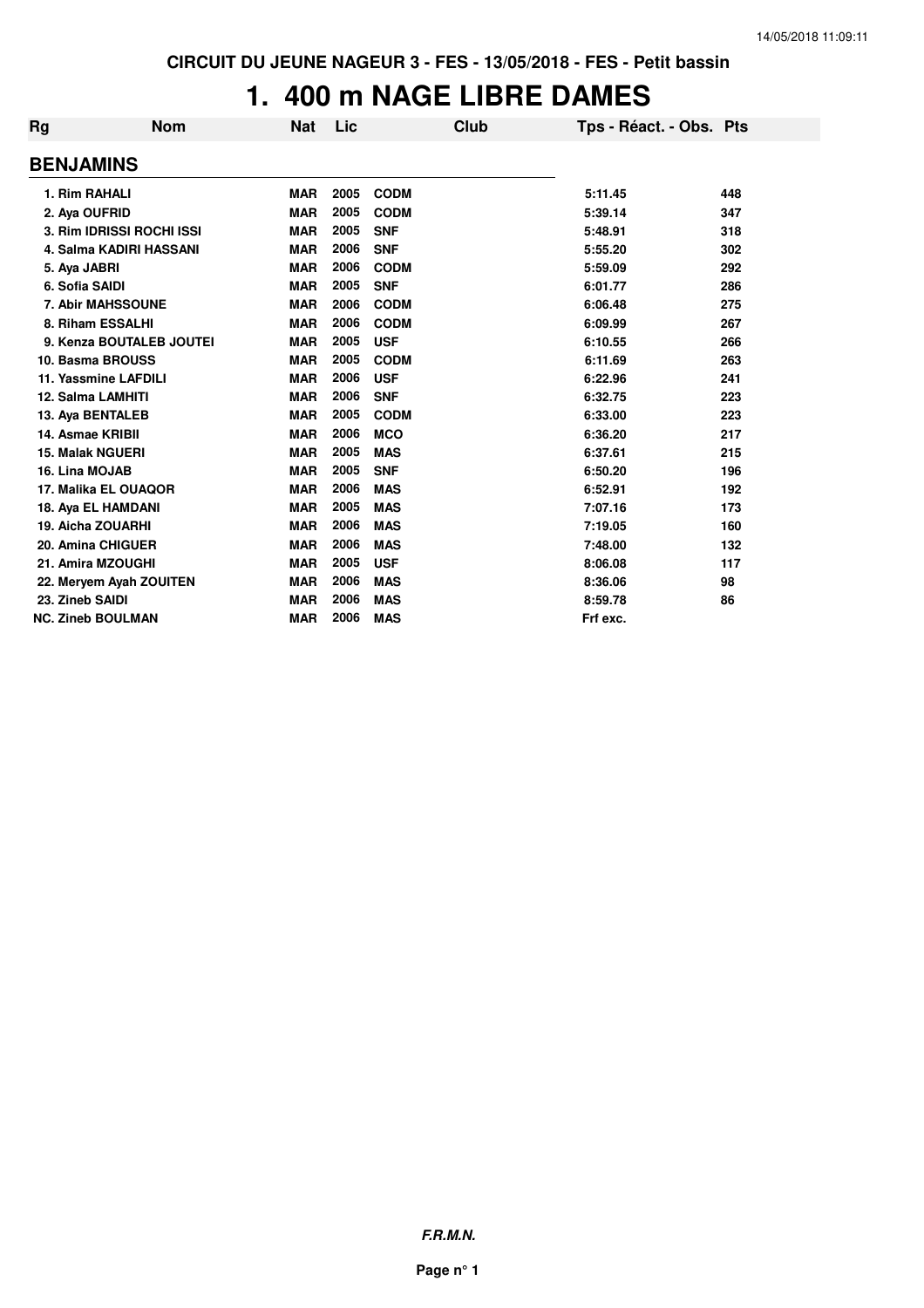# **2. 100 m NAGE LIBRE MESSIEURS**

| <b>Rg</b>                                         | <b>Nom</b>                      | Nat                      | Lic          | Club                        | Tps - Réact. - Obs. Pts |            |
|---------------------------------------------------|---------------------------------|--------------------------|--------------|-----------------------------|-------------------------|------------|
| <b>BENJAMINS</b>                                  |                                 |                          |              |                             |                         |            |
| 1. Ismail DEQQAOUI                                |                                 | <b>MAR</b>               | 2005         | <b>USF</b>                  | 1:03.16                 | 409        |
| 2. Souhaib EL MOUSSAMI                            |                                 | <b>MAR</b>               | 2006         | <b>CODM</b>                 | 1:04.73                 | 380        |
| 3. Youssef IDRISSI                                |                                 | <b>MAR</b>               | 2005         | <b>CODM</b>                 | 1:05.72                 | 363        |
| 4. Othmane ZITOUNI                                |                                 | <b>MAR</b>               | 2005         | <b>CODM</b>                 | 1:06.39                 | 352        |
| 5. Khalil ELMOUNE                                 |                                 | <b>MAR</b>               | 2005         | <b>CODM</b>                 | 1:06.52                 | 350        |
| 6. Taha CHTATI                                    |                                 | <b>MAR</b>               | 2005         | <b>CODM</b>                 | 1:06.81                 | 346        |
| 7. Ali SAADOUN                                    |                                 | <b>MAR</b>               | 2005         | <b>CODM</b>                 | 1:07.27                 | 339        |
| 8. Ziyad TIJARI                                   |                                 | <b>MAR</b>               | 2006         | <b>CODM</b>                 | 1:07.32                 | 338        |
| 9. Alae BOUARGANE                                 |                                 | <b>MAR</b>               | 2005         | <b>CODM</b>                 | 1:07.86                 | 330        |
| 10. Yasser OUARIACH                               |                                 | <b>MAR</b>               | 2005         | U.S.O                       | 1:08.36                 | 323        |
| 11. Adam LAMHITI                                  |                                 | <b>MAR</b>               | 2006<br>2005 | <b>SNF</b><br><b>CODM</b>   | 1:10.08                 | 299        |
| <b>12. Yassine SBAITI</b><br>13. Hatim CHEHIBA    |                                 | <b>MAR</b><br><b>MAR</b> | 2005         | <b>CODM</b>                 | 1:10.09<br>1:10.19      | 299<br>298 |
| 14. Abdellah HANINI                               |                                 | <b>MAR</b>               | 2006         | <b>CODM</b>                 | 1:10.70                 | 292        |
| <b>15. Amine RACHEK</b>                           |                                 | <b>MAR</b>               | 2006         | <b>CODM</b>                 | 1:11.02                 | 288        |
|                                                   | 16. Mohammed Tayeb GHALLAB      | <b>MAR</b>               | 2006         | <b>SNF</b>                  | 1:11.35                 | 284        |
| 17. Saad YASSIRI                                  |                                 | <b>MAR</b>               | 2005         | <b>USF</b>                  | 1:11.52                 | 282        |
| 18. Abdelkabir ENNAJM                             |                                 | <b>MAR</b>               | 2006         | <b>CODM</b>                 | 1:12.16                 | 274        |
| 19. Othmane BABA                                  |                                 | <b>MAR</b>               | 2005         | <b>CODM</b>                 | 1:13.42                 | 260        |
| 20. Nizar SALMI                                   |                                 | <b>MAR</b>               | 2006         | <b>CODM</b>                 | 1:13.97                 | 255        |
| <b>21. AII BENCHEKROUN</b>                        |                                 | <b>MAR</b>               | 2006         | <b>USF</b>                  | 1:14.23                 | 252        |
| 22. Omar HIDAF                                    |                                 | <b>MAR</b>               | 2006         | <b>CODM</b>                 | 1:14.34                 | 251        |
| 23. Badr DEQQAOUI                                 |                                 | <b>MAR</b>               | 2005         | <b>USF</b>                  | 1:15.76                 | 237        |
| 24. Karim BOUGHALEB                               |                                 | <b>MAR</b>               | 2006         | <b>SNF</b>                  | 1:15.98                 | 235        |
| 25. Rayane AMALI                                  |                                 | <b>MAR</b>               | 2006         | <b>CODM</b>                 | 1:16.41                 | 231        |
| 26. Ziad MAHRACH                                  |                                 | <b>MAR</b>               | 2006         | <b>USF</b>                  | 1:16.69                 | 228        |
| 27. Ahmed BENNANI                                 |                                 | <b>MAR</b>               | 2006         | <b>CODM</b>                 | 1:17.16                 | 224        |
| 28. Ayoub LAMHITI                                 |                                 | <b>MAR</b>               | 2006<br>2006 | <b>SNF</b>                  | 1:17.17                 | 224        |
| 29. Marwane EL HAOUAT                             | 30. Mohammed Yassine RHALOUSSI  | <b>MAR</b><br><b>MAR</b> | 2005         | <b>SNF</b><br><b>U.S.O</b>  | 1:17.91                 | 218<br>218 |
|                                                   | 31. Mohamed Salah Eddine RAHHOU | <b>MAR</b>               | 2005         | <b>UNO</b>                  | 1:17.94<br>1:18.06      | 217        |
| 32. Taha HAMMANI                                  |                                 | <b>MAR</b>               | 2005         | <b>USF</b>                  | 1:18.10                 | 216        |
|                                                   | 33. Mohamed Rayhane BENNANI     | <b>MAR</b>               | 2005         | <b>DNF</b>                  | 1:18.65                 | 212        |
| <b>34. Yassine RAMDANI</b>                        |                                 | <b>MAR</b>               | 2005         | <b>MCO</b>                  | 1:19.66                 | 204        |
| 35. Nasrallah BELHADRI                            |                                 | <b>MAR</b>               | 2006         | <b>UNO</b>                  | 1:19.92                 | 202        |
| 36. Mohamed Hamza LAYACHI                         |                                 | <b>MAR</b>               | 2005         | <b>CAT</b>                  | 1:19.98                 | 201        |
| 37. Ayoub CHIHAB                                  |                                 | <b>MAR</b>               | 2005         | <b>MCO</b>                  | 1:20.09                 | 200        |
| 38. Mohammed MANSOURI                             |                                 | MAR                      | 2006         | <b>SNF</b>                  | 1:20.22                 | 199        |
| 39. Houssam BOUBEKRI                              |                                 | <b>MAR</b>               | 2005         | <b>MCO</b>                  | 1:20.38                 | 198        |
|                                                   | 40. Abdessalam BEN KALTOUM      | <b>MAR</b>               | 2005         | <b>USF</b>                  | 1:20.48                 | 198        |
| 41. Abdelali RAMDANI                              |                                 | <b>MAR</b>               | 2006         | <b>MCO</b>                  | 1:20.94                 | 194        |
| 42. Boubker SAYARH                                |                                 | <b>MAR</b>               | 2005         | <b>MAS</b>                  | 1:22.38                 | 184        |
| 43. Salaheddine KOJMANE                           |                                 | <b>MAR</b>               | 2006         | <b>CODM</b>                 | 1:22.63                 | 183        |
| 44. Adam ARFAQ                                    |                                 | <b>MAR</b>               | 2006         | <b>MAS</b>                  | 1:22.76                 | 182        |
| 45. Adham Salah CHERRAK                           |                                 | <b>MAR</b>               | 2005<br>2005 | <b>MCO</b>                  | 1:22.95                 | 180        |
| 46. Mohammed Borhane DZIRI<br>47. Aymane TLEMCANI |                                 | <b>MAR</b><br><b>MAR</b> | 2006         | <b>MCO EN</b><br><b>DNF</b> | 1:23.92<br>1:24.09      | 174<br>173 |
| 48. Logmane FASSI FIHRI                           |                                 | MAR                      | 2006         | <b>MAS</b>                  | 1:24.88                 | 168        |
| 49. Youssef ZAKRI                                 |                                 | <b>MAR</b>               | 2006         | <b>USF</b>                  | 1:25.27                 | 166        |
| 50. Mohamed Amine GUETTAB                         |                                 | <b>MAR</b>               | 2006         | <b>SNF</b>                  | 1:26.32                 | 160        |
| 51. Ali TOUIJAR                                   |                                 | MAR                      | 2005         | <b>SNF</b>                  | 1:26.68                 | 158        |
| 52. Othmane IRZI                                  |                                 | <b>MAR</b>               | 2005         | <b>SNF</b>                  | 1:26.81                 | 157        |
| 53. Ghaly JAGOUI                                  |                                 | <b>MAR</b>               | 2005         | <b>U.S.O</b>                | 1:27.34                 | 154        |
| <b>54. Yassine BENJELLOUN</b>                     |                                 | <b>MAR</b>               | 2006         | <b>USF</b>                  | 1:30.81                 | 137        |
| 55. Mahmoud FILALI                                |                                 | <b>MAR</b>               | 2006         | <b>USF</b>                  | 1:32.26                 | 131        |
| 56. Zakarya RADI                                  |                                 | <b>MAR</b>               | 2006         | <b>DNF</b>                  | 1:33.36                 | 126        |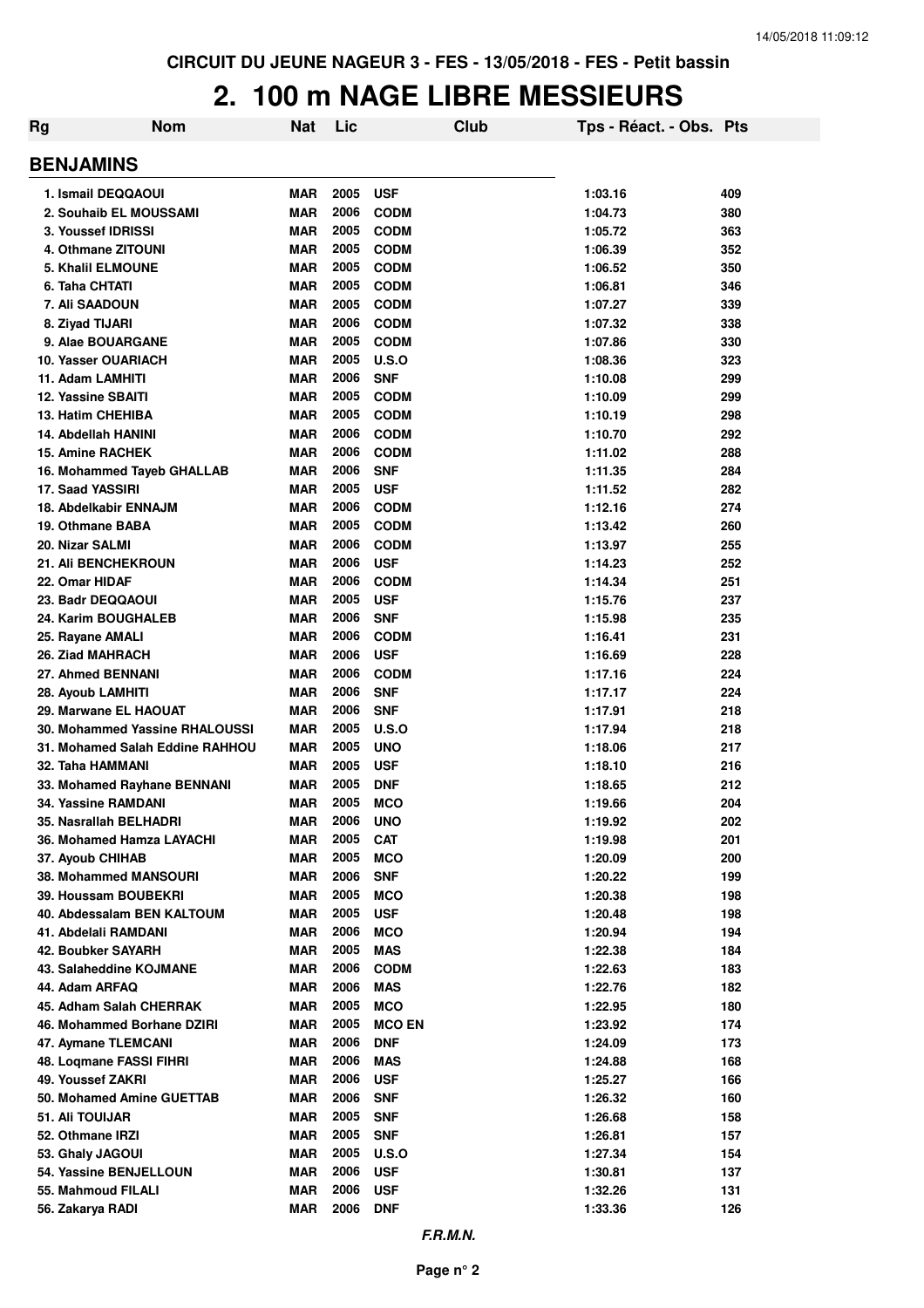# **2. 100 m NAGE LIBRE MESSIEURS**

| Rg                        | <b>Nom</b>                       | <b>Nat</b> | Lic  | Club       | Tps - Réact. - Obs. Pts |     |
|---------------------------|----------------------------------|------------|------|------------|-------------------------|-----|
| <b>BENJAMINS</b>          |                                  |            |      |            |                         |     |
|                           | 57. Amine BENMANSOUR             | <b>MAR</b> | 2006 | <b>DNF</b> | 1:34.52                 | 122 |
|                           | 58. Ahmed Khalil RBII            | <b>MAR</b> | 2006 | <b>USF</b> | 1:35.87                 | 117 |
| 59. Iliass ARFAOUI        |                                  | <b>MAR</b> | 2005 | U.S.O      | 1:40.85                 | 100 |
| 60. Bilal SAIDI           |                                  | <b>MAR</b> | 2005 | <b>DNF</b> | 1:41.61                 | 98  |
|                           | 61. Mohammed Yassine MEHDAOUI    | <b>MAR</b> | 2006 | <b>MAS</b> | 1:44.72                 | 89  |
| 62. Jad MACHICH           |                                  | <b>MAR</b> | 2006 | <b>DNF</b> | 1:46.62                 | 85  |
|                           | 63. Yassine MOUMOU               | <b>MAR</b> | 2006 | <b>CAT</b> | 1:57.61                 | 63  |
|                           | 64. Yasser ALMOULOUDI            | <b>MAR</b> | 2005 | <b>USF</b> | 2:01.97                 | 56  |
|                           | <b>NC. Mohamed Ilyas KLOUB</b>   | <b>MAR</b> | 2006 | <b>DNF</b> | Frf n.d.                |     |
|                           | NC. Nassrallah EL BAQALI         | <b>MAR</b> | 2006 | <b>USF</b> | Frf n.d.                |     |
| <b>NC. Ali BOULAYOUNE</b> |                                  | <b>MAR</b> | 2006 | U.S.O      | Frf n.d.                |     |
|                           | <b>NC. Salah Eddine MOUJAHED</b> | <b>MAR</b> | 2005 | <b>SNF</b> | Frf n.d.                |     |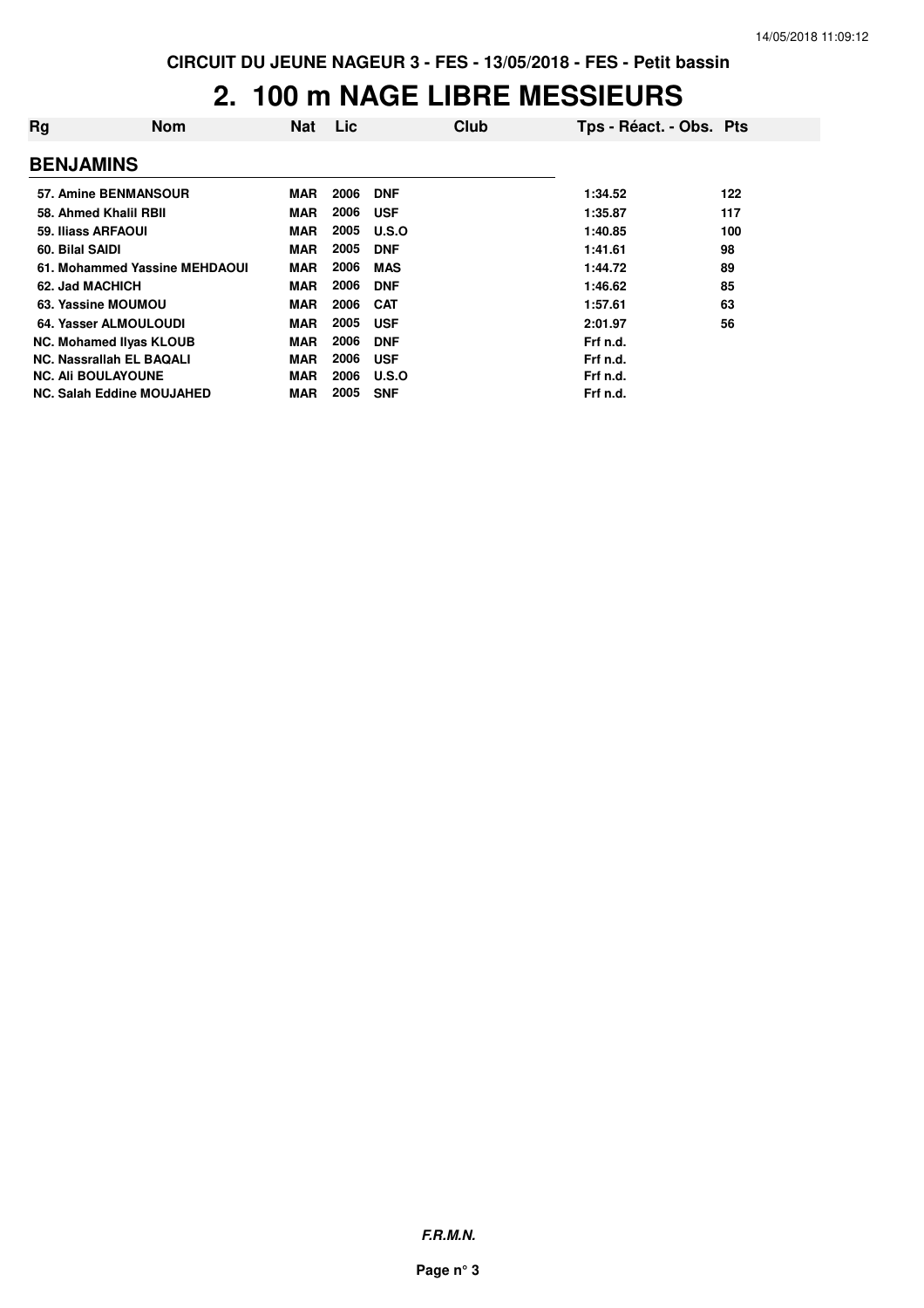### **3. 200 m NAGE LIBRE MESSIEURS**

| Rg | <b>Nom</b>                     | <b>Nat</b> | Lic  | <b>Club</b> | Tps - Réact. - Obs. Pts |     |
|----|--------------------------------|------------|------|-------------|-------------------------|-----|
|    | <b>POUSSINS</b>                |            |      |             |                         |     |
|    | 1. Nizar HAOUATI               | <b>MAR</b> | 2007 | <b>USF</b>  | 2:40.12                 | 258 |
|    | 2. Mehdi OUMOKHTAR             | <b>MAR</b> | 2007 | <b>UNO</b>  | 2:50.44                 | 214 |
|    | 3. Rayane ADIANNA              | <b>MAR</b> | 2007 | <b>SNF</b>  | 2:54.13                 | 201 |
|    | 4. Hamza ESSARSARE             | <b>MAR</b> | 2007 | <b>CODM</b> | 2:54.19                 | 200 |
|    | 5. Ayman LAMFEDEL              | <b>MAR</b> | 2007 | <b>CODM</b> | 2:59.18                 | 184 |
|    | 6. Mohamed Rayane BOUASSAL     | <b>MAR</b> | 2007 | <b>CODM</b> | 3:02.88                 | 173 |
|    | 7. Abderrahim MRHAILAF         | <b>MAR</b> | 2007 | <b>CODM</b> | 3:03.96                 | 170 |
|    | 8. Mohamed Sami MIRI           | <b>MAR</b> | 2007 | <b>UNO</b>  | 3:04.20                 | 169 |
|    | 9. Zakariae ROUICHA            | <b>MAR</b> | 2007 | <b>CODM</b> | 3:04.32                 | 169 |
|    | 10. Mohammed Anas DAKIR        | <b>MAR</b> | 2008 | <b>USF</b>  | 3:05.87                 | 165 |
|    | 11. Houssam KHAZZAN            | <b>MAR</b> | 2007 | <b>CODM</b> | 3:07.04                 | 162 |
|    | 12. Hicham AZIZ ALAOUI         | <b>MAR</b> | 2008 | <b>CODM</b> | 3:07.51                 | 160 |
|    | 13. Abdellah RAJOUANI          | <b>MAR</b> | 2007 | <b>USF</b>  | 3:09.13                 | 156 |
|    | 14. Ibrahim DEQQAOUI           | <b>MAR</b> | 2008 | <b>USF</b>  | 3:09.67                 | 155 |
|    | 15. Zakariae OUBAD             | <b>MAR</b> | 2008 | <b>CODM</b> | 3:10.22                 | 154 |
|    | 16. Yahya FATEINE              | <b>MAR</b> | 2007 | <b>SNF</b>  | 3:15.55                 | 141 |
|    | 17. Rayan EL HILALI            | <b>MAR</b> | 2007 | <b>SNF</b>  | 3:16.32                 | 140 |
|    | <b>18. Haitam LAAMIRI</b>      | <b>MAR</b> | 2008 | <b>CODM</b> | 3:19.85                 | 132 |
|    | <b>19. Driss DRISSI</b>        | <b>MAR</b> | 2008 | <b>SNF</b>  | 3:24.81                 | 123 |
|    | 20. Mohaamed Zouhir MOUFADDAL  | <b>MAR</b> | 2008 | <b>UNO</b>  | 3:25.36                 | 122 |
|    | 21. Rayan EL KILI              | <b>MAR</b> | 2007 | <b>CODM</b> | 3:25.63                 | 122 |
|    | 22. Sami BENALI                | <b>MAR</b> | 2007 | <b>USF</b>  | 3:28.42                 | 117 |
|    | 23. Yassine CHEKKORI           | <b>MAR</b> | 2008 | <b>SNF</b>  | 3:51.72                 | 85  |
|    | 24. Badredine FASSI FIHRI      | <b>MAR</b> | 2007 | <b>MAS</b>  | 4:02.12                 | 74  |
|    | 25. Fadel BENHAYOUNE           | <b>MAR</b> | 2007 | <b>CODM</b> | 4:07.55                 | 69  |
|    | <b>NC. Mohamed MIMI LAHLOU</b> | <b>MAR</b> | 2008 | <b>MAS</b>  | Frf n.d.                |     |
|    | <b>NC. Najib KHATTABI</b>      | <b>MAR</b> | 2007 | <b>SNF</b>  | Frf n.d.                |     |
|    | <b>NC. Hamza RHISSASSI</b>     | <b>MAR</b> | 2007 | <b>USF</b>  | Frf n.d.                |     |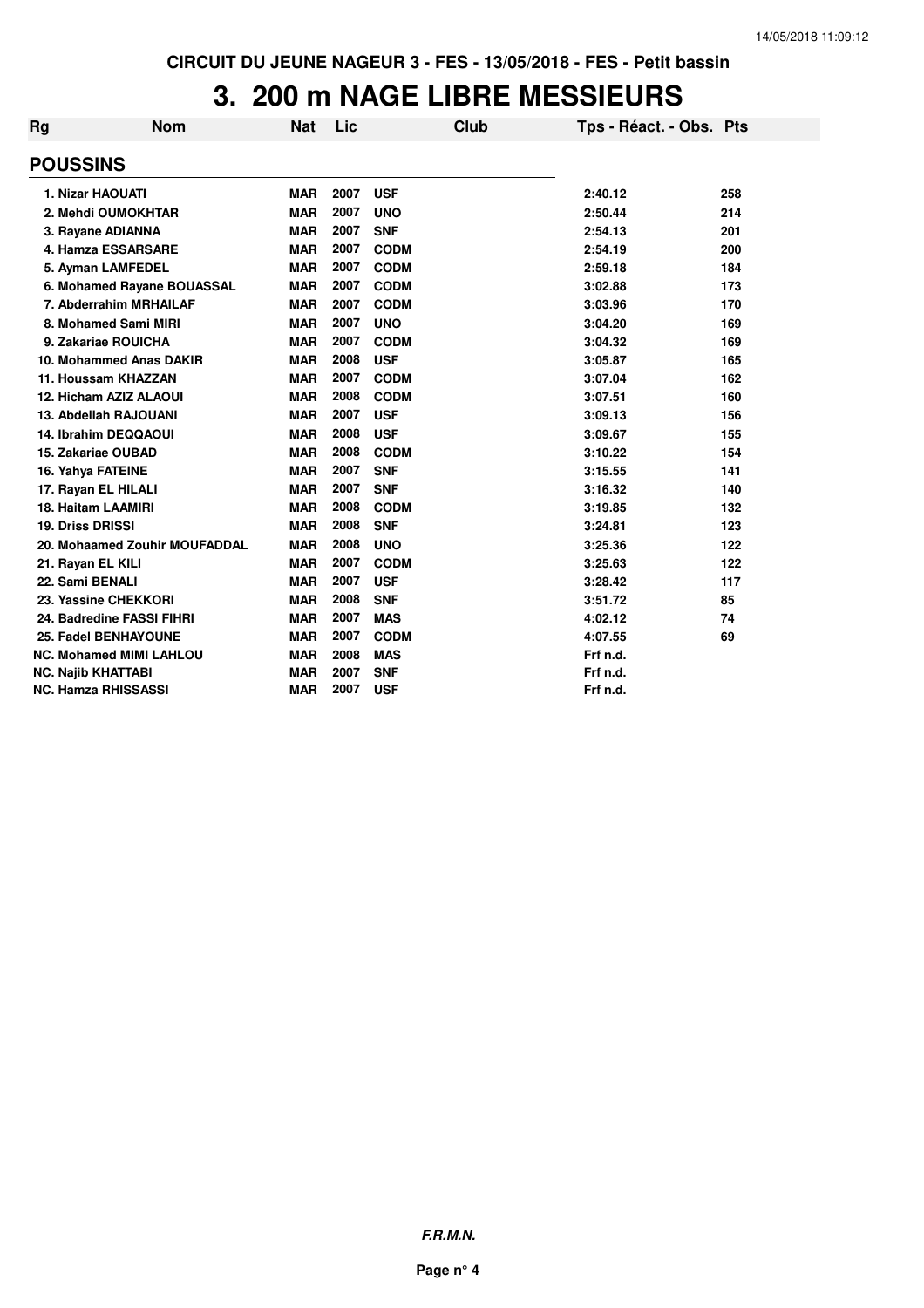# **4. 50 m NAGE LIBRE DAMES**

| <b>Rg</b> | <b>Nom</b>                    | <b>Nat</b> | Lic  |              | <b>Club</b> | Tps - Réact. - Obs. Pts |     |
|-----------|-------------------------------|------------|------|--------------|-------------|-------------------------|-----|
|           | <b>POUSSINS</b>               |            |      |              |             |                         |     |
|           | 1. Rania BROUSS               | <b>MAR</b> | 2007 | <b>CODM</b>  |             | 33.09                   | 368 |
|           | 2. Marwa SMOUNI               | <b>MAR</b> | 2007 | <b>CODM</b>  |             | 33.36                   | 360 |
|           | <b>3. Hiba BOUARGANE</b>      | <b>MAR</b> | 2008 | <b>CODM</b>  |             | 34.55                   | 324 |
|           | 4. Marwa BELRHITI NEJJAR      | <b>MAR</b> | 2007 | <b>CODM</b>  |             | 34.59                   | 323 |
|           | <b>5. Rhita EL BOURAKKADI</b> | <b>MAR</b> | 2007 | <b>SNF</b>   |             | 34.89                   | 314 |
|           | 6. Meryem ABOUTNI             | <b>MAR</b> | 2007 | <b>MCO</b>   |             | 35.43                   | 300 |
|           | 7. Aya TABET                  | <b>MAR</b> | 2007 | <b>MCO</b>   |             | 36.05                   | 285 |
|           | 8. Malak MANSOURI             | <b>MAR</b> | 2007 | <b>SNF</b>   |             | 36.08                   | 284 |
|           | 9. Hidaya LYAMANI             | <b>MAR</b> | 2008 | <b>CODM</b>  |             | 36.87                   | 266 |
|           | 10. Youmna LAISSAOUI          | <b>MAR</b> | 2007 | <b>CODM</b>  |             | 36.95                   | 264 |
|           | 11. Lina JELLOUL              | <b>MAR</b> | 2007 | <b>CODM</b>  |             | 37.16                   | 260 |
|           | 12. Israe EL AMINE            | <b>MAR</b> | 2007 | <b>CODM</b>  |             | 37.89                   | 245 |
|           | <b>13. Manal ELMATTICHI</b>   | <b>MAR</b> | 2007 | <b>CODM</b>  |             | 38.16                   | 240 |
|           | <b>14. Ghita NAOUI</b>        | <b>MAR</b> | 2007 | <b>SNF</b>   |             | 38.22                   | 239 |
|           | <b>15. Lina TABERKANT</b>     | <b>MAR</b> | 2008 | <b>SNF</b>   |             | 38.88                   | 227 |
|           | <b>16. Nouha BOUYACOUB</b>    | <b>MAR</b> | 2008 | <b>CODM</b>  |             | 38.96                   | 226 |
|           | 17. Rim NAMIRI                | <b>MAR</b> | 2008 | <b>CODM</b>  |             | 39.08                   | 223 |
|           | 18. Romayssae TALBI           | <b>MAR</b> | 2008 | <b>CODM</b>  |             | 39.16                   | 222 |
|           | 19. Khadija GHAMEL            | <b>MAR</b> | 2007 | <b>SNF</b>   |             | 39.23                   | 221 |
|           | 20. Jannat ADLI               | <b>MAR</b> | 2007 | <b>MCO</b>   |             | 39.57                   | 215 |
|           | 21. Rim ELMOUNE               | <b>MAR</b> | 2008 | <b>CODM</b>  |             | 39.87                   | 210 |
|           | 22. Ouiam CHETOUANE           | <b>MAR</b> | 2007 | <b>U.S.O</b> |             | 40.17                   | 206 |
|           | 23. Maryam BENMOUMEN          | <b>MAR</b> | 2008 | <b>CODM</b>  |             | 40.22                   | 205 |
|           | <b>24. Abir LAAROUSSI</b>     | <b>MAR</b> | 2007 | <b>MCO</b>   |             | 41.31                   | 189 |
|           | 24. Malak ISMAILI             | <b>MAR</b> | 2008 | <b>CODM</b>  |             | 41.31                   | 189 |
|           | 26. Aya BEKKARI               | <b>MAR</b> | 2007 | U.S.O        |             | 41.39                   | 188 |
|           | 27. Hafsa STILI               | <b>MAR</b> | 2007 | U.S.O        |             | 41.73                   | 183 |
|           | 28. Houda ESSONNI             | <b>MAR</b> | 2008 | <b>CODM</b>  |             | 41.85                   | 182 |
|           | 29. Ouiame BOUAZZAOUI         | <b>MAR</b> | 2007 | <b>MCO</b>   |             | 42.52                   | 173 |
|           | 30. Chada BENBRAHIM           | <b>MAR</b> | 2007 | <b>MAS</b>   |             | 43.01                   | 168 |
|           | 31. Aya DAICHA                | <b>MAR</b> | 2008 | <b>CODM</b>  |             | 43.04                   | 167 |
|           | 32. Maryam ELHAOUAT           | <b>MAR</b> | 2008 | <b>SNF</b>   |             | 43.41                   | 163 |
|           | 33. Rania YACOBI              | <b>MAR</b> | 2008 | <b>CODM</b>  |             | 43.64                   | 160 |
|           | <b>34. Douae CHENOUNI</b>     | <b>MAR</b> | 2008 | <b>MAS</b>   |             | 43.66                   | 160 |
|           | 35. Fatima Zahra YOUNES       | <b>MAR</b> | 2007 | U.S.O        |             | 43.85                   | 158 |
|           | 36. Maha ELOUAQOR             | <b>MAR</b> | 2008 | <b>MAS</b>   |             | 45.09                   | 145 |
|           | 37. Sara ABOUTNI              | <b>MAR</b> | 2008 | <b>MCO</b>   |             | 45.45                   | 142 |
|           | 37. Zaynab FADILA             | <b>MAR</b> | 2008 | <b>SNF</b>   |             | 45.45                   | 142 |
|           | 39. Hajar RAMDANI             | <b>MAR</b> | 2008 | <b>MCO</b>   |             | 47.06                   | 128 |
|           | 40. Meryem DAKNI              | <b>MAR</b> | 2008 | <b>USF</b>   |             | 47.91                   | 121 |
|           | 41. Meryem TAKERKRA           | <b>MAR</b> | 2007 | <b>CAT</b>   |             | 47.98                   | 121 |
|           | <b>42. Rim BOUTALEB</b>       | <b>MAR</b> | 2008 | <b>MAS</b>   |             | 48.37                   | 118 |
|           | 43. Malak LAHIA               | <b>MAR</b> | 2008 | <b>USF</b>   |             | 51.79                   | 96  |
|           | <b>44. Rihab HACHIK</b>       | <b>MAR</b> | 2007 | <b>USF</b>   |             | 53.92                   | 85  |
|           | 45. Nour Alimane MAAZOUZI     | <b>MAR</b> | 2008 | U.S.O        |             | 55.53                   | 78  |
|           | 46. Aya BOUKHROUF             | <b>MAR</b> | 2008 | <b>UNO</b>   |             | 56.38                   | 74  |
|           | 47. Sofia BENNIS              | <b>MAR</b> | 2008 | <b>USF</b>   |             | 1:03.88                 | 51  |
|           | NC. Aya MERZOUK               | <b>MAR</b> | 2007 | <b>MAS</b>   |             | Frf n.d.                |     |
|           | <b>NC. Wissale TAHIRI</b>     | <b>MAR</b> | 2007 | <b>U.S.O</b> |             | Frf n.d.                |     |
|           | <b>NC. Hajar LAHLOU</b>       | <b>MAR</b> | 2007 | <b>MAS</b>   |             | <b>Abandon</b>          | 0   |
|           | <b>NC. Roa HAMMOUTI</b>       | <b>MAR</b> | 2007 | <b>CAT</b>   |             | Dsq FD                  | 0   |
|           | <b>NC. Laila BELAOULA</b>     | <b>MAR</b> | 2007 | <b>SNF</b>   |             | Dsq FD                  | 0   |
|           | NC. Ikrame NABIL              | <b>MAR</b> | 2007 | <b>SNF</b>   |             | Dsq FD                  | 0   |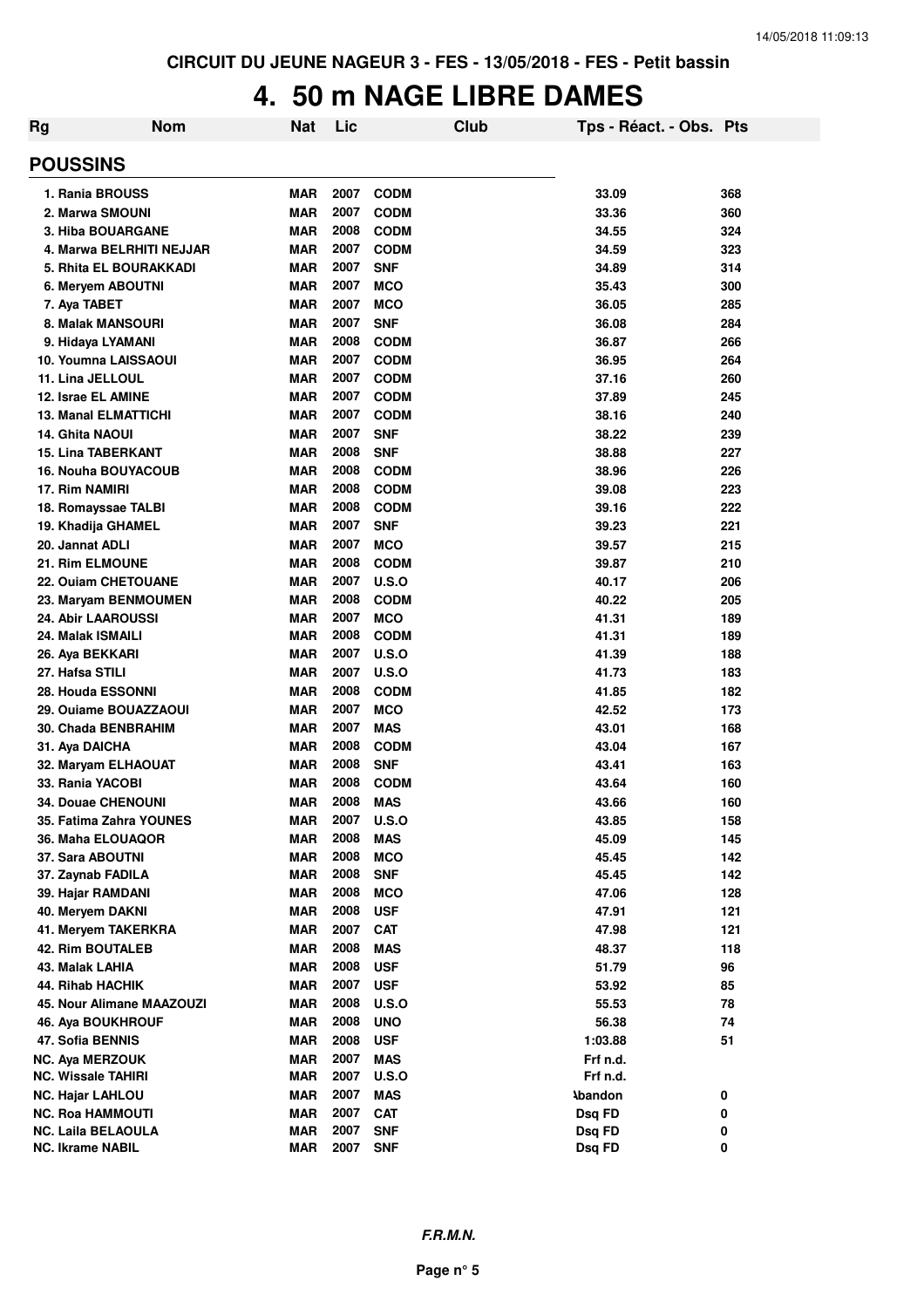### **5. 100 m BRASSE DAMES**

| Rg | <b>Nom</b>                       | Nat        | Lic  | <b>Club</b> | Tps - Réact. - Obs. Pts |              |
|----|----------------------------------|------------|------|-------------|-------------------------|--------------|
|    | <b>BENJAMINS</b>                 |            |      |             |                         |              |
|    | 1. Nada DJEBLI                   | <b>MAR</b> | 2005 | <b>CODM</b> | 1:22.32                 | 477          |
|    | 2. Dina TOUZANI                  | <b>MAR</b> | 2005 | <b>CODM</b> | 1:31.40                 | 349          |
|    | 3. Rim RAHALI                    | <b>MAR</b> | 2005 | <b>CODM</b> | 1:31.61                 | 346          |
|    | 4. Sofia SAIDI                   | <b>MAR</b> | 2005 | <b>SNF</b>  | 1:33.81                 | 322          |
|    | <b>5. Wissal ELMARDI</b>         | <b>MAR</b> | 2006 | <b>CODM</b> | 1:34.80                 | 312          |
|    | <b>6. Abir MAHSSOUNE</b>         | <b>MAR</b> | 2006 | <b>CODM</b> | 1:35.68                 | 304          |
|    | 7. Lina TOUZANI                  | <b>MAR</b> | 2005 | <b>CODM</b> | 1:35.69                 | 304          |
|    | 8. Rim IDRISSI ROCHI ISSI        | <b>MAR</b> | 2005 | <b>SNF</b>  | 1:37.45                 | 287          |
|    | 9. Zainab OUALI                  | <b>MAR</b> | 2006 | <b>CAT</b>  | 1:38.53                 | 278          |
|    | 10. Ikram HAMZIA                 | <b>MAR</b> | 2006 | <b>CODM</b> | 1:38.66                 | 277          |
|    | 11. Malak LAHJOUJI               | <b>MAR</b> | 2006 | <b>CODM</b> | 1:38.72                 | 277          |
|    | <b>12. Malak SEFFAF</b>          | <b>MAR</b> | 2006 | <b>CODM</b> | 1:40.20                 | 264          |
|    | 13. Sara NAAMI                   | <b>MAR</b> | 2006 | <b>CODM</b> | 1:41.92                 | 251          |
|    | 14. Basma BROUSS                 | <b>MAR</b> | 2005 | <b>CODM</b> | 1:42.07                 | 250          |
|    | 15. Aya JABRI                    | <b>MAR</b> | 2006 | <b>CODM</b> | 1:43.20                 | 242          |
|    | 16. Salma LAMHITI                | <b>MAR</b> | 2006 | <b>SNF</b>  | 1:44.23                 | 235          |
|    | 17. Hiba MAAZOUZI                | <b>MAR</b> | 2005 | U.S.O       | 1:44.70                 | 232          |
|    | 18. Marwa ADNANE                 | <b>MAR</b> | 2006 | <b>CODM</b> | 1:44.77                 | 231          |
|    | <b>19. Malak NGUERI</b>          | <b>MAR</b> | 2005 | <b>MAS</b>  | 1:45.81                 | 224          |
|    | 20. Marwa AMRAOUI                | <b>MAR</b> | 2005 | <b>MCO</b>  | 1:48.55                 | 208          |
|    | 21. Fatima Zahra NAJAH           | <b>MAR</b> | 2006 | U.S.O       | 1:50.70                 | 196          |
|    | 22. Nada ZEHHAF                  | <b>MAR</b> | 2005 | <b>ABN</b>  | 1:54.47                 | 177          |
|    | 23. Aroua EL BOURAQADI           | <b>MAR</b> | 2006 | <b>CAT</b>  | 1:54.87                 | 175          |
|    | 24. Asmae KRIBII                 | <b>MAR</b> | 2006 | <b>MCO</b>  | 1:57.40                 | 164          |
|    | 25. Lina LARHMAM                 | <b>MAR</b> | 2005 | <b>ABN</b>  | 1:57.57                 | 163          |
|    | 26. Lina MOJAB                   | <b>MAR</b> | 2005 | <b>SNF</b>  | 2:00.34                 | 152          |
|    | 27. Marwa GHARBI                 | <b>MAR</b> | 2006 | <b>USF</b>  | 2:06.02                 | 133          |
|    | 28. Zineb KHALDI HASSANI         | <b>MAR</b> | 2006 | <b>SNF</b>  | 2:07.70                 | 127          |
|    | 29. Salma LAAROUSSI              | <b>MAR</b> | 2006 | <b>MCO</b>  | 2:12.29                 | 115          |
|    | <b>NC. Marwa MHAMMEDI ALAOUI</b> | <b>MAR</b> | 2005 | <b>DNF</b>  | Frf n.d.                |              |
|    | <b>NC. Kamar IDRISSI</b>         | <b>MAR</b> | 2006 | <b>DNF</b>  | Frf n.d.                |              |
|    | <b>NC. Aya EL HAMDANI</b>        | <b>MAR</b> | 2005 | <b>MAS</b>  | Frf n.d.                |              |
|    | <b>NC. Rania HAJJI</b>           | <b>MAR</b> | 2006 | <b>ABN</b>  | Dsq FD                  | 0            |
|    | <b>NC. Wissal EL MANSOURI</b>    | <b>MAR</b> | 2006 | <b>ABN</b>  | Dsq FD                  | 0            |
|    | NC. Salma KADIRI HASSANI         | <b>MAR</b> | 2006 | <b>SNF</b>  | Dsq VI                  | 0            |
|    | <b>NC. Hafsa ALLAOUI</b>         | <b>MAR</b> | 2006 | <b>DNF</b>  | Dsq VI                  | 0            |
|    | <b>NC. May GHARBI</b>            | <b>MAR</b> | 2006 | <b>USF</b>  | Dsq VI                  | 0            |
|    | <b>NC. Aya BENTALEB</b>          | <b>MAR</b> | 2005 | <b>CODM</b> | Dsq VI                  | 0            |
|    | <b>NC. Ihsane ZOHIR</b>          | <b>MAR</b> | 2006 | <b>UNO</b>  | Dsq NI                  | $\mathbf{0}$ |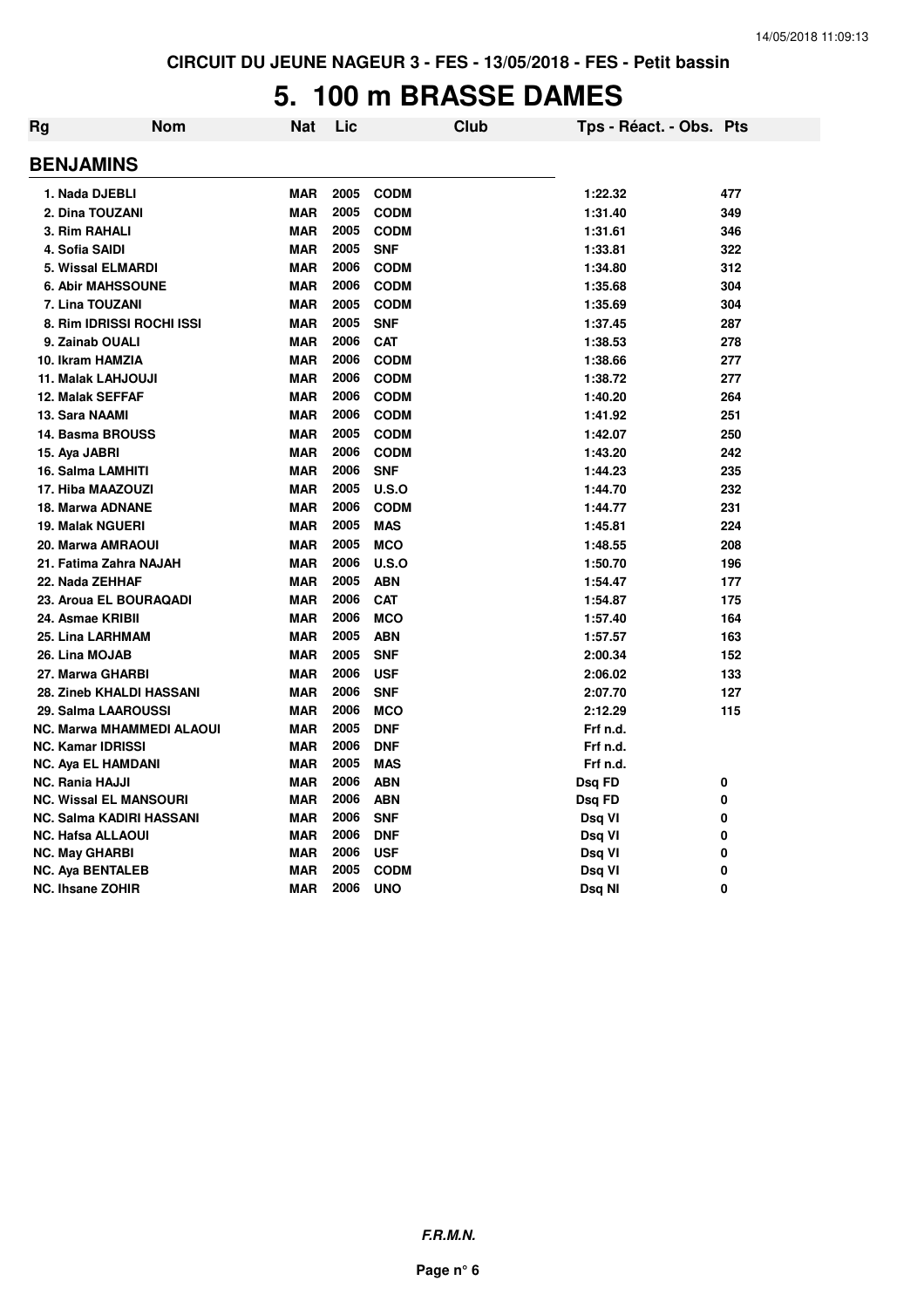### **6. 50 m BRASSE MESSIEURS**

| Rg | <b>Nom</b>                          | Nat        | Lic  | Club         | Tps - Réact. - Obs. Pts |     |
|----|-------------------------------------|------------|------|--------------|-------------------------|-----|
|    | <b>POUSSINS</b>                     |            |      |              |                         |     |
|    | 1. Ahmed LAISSAOUI                  | <b>MAR</b> | 2007 | <b>CODM</b>  | 47.10                   | 181 |
|    | 2. Mehdi OUMOKHTAR                  | <b>MAR</b> | 2007 | <b>UNO</b>   | 47.82                   | 173 |
|    | 3. Othmane RHZAL                    | <b>MAR</b> | 2008 | <b>UNO</b>   | 47.83                   | 173 |
|    | 4. Ayman LAMFEDEL                   | <b>MAR</b> | 2007 | <b>CODM</b>  | 48.22                   | 169 |
|    | 5. Abderrahim MRHAILAF              | <b>MAR</b> | 2007 | <b>CODM</b>  | 48.40                   | 167 |
|    | 6. Alae Eddine BENCHAOU             | <b>MAR</b> | 2007 | U.S.O        | 49.32                   | 158 |
|    | 7. Hamza ESSARSARE                  | MAR        | 2007 | <b>CODM</b>  | 49.47                   | 156 |
|    | 8. Zakariae ROUICHA                 | MAR        | 2007 | <b>CODM</b>  | 50.25                   | 149 |
|    | 9. Abdelilah NAJAH                  | <b>MAR</b> | 2007 | U.S.O        | 50.36                   | 148 |
|    | 10. Haytam BOUHACHEM                | MAR        | 2007 | <b>CODM</b>  | 50.68                   | 145 |
|    | 11. Mohammed ELAANNOUNI             | MAR        | 2007 | <b>USF</b>   | 51.70                   | 137 |
|    | 12. Hicham AZIZ ALAOUI              | MAR        | 2008 | <b>CODM</b>  | 52.12                   | 134 |
|    | 13. Mehdi MHAMMEDI ALAOUI           | MAR        | 2008 | <b>DNF</b>   | 52.21                   | 133 |
|    | 14. Houssam KHAZZAN                 | <b>MAR</b> | 2007 | <b>CODM</b>  | 52.48                   | 131 |
|    | <b>15. Fadel BENHAYOUNE</b>         | <b>MAR</b> | 2007 | <b>CODM</b>  | 52.52                   | 130 |
|    | <b>16. Omar ELAANNOUNI</b>          | <b>MAR</b> | 2008 | <b>USF</b>   | 52.72                   | 129 |
|    | 17. Mohamed Rayane BOUASSAL         | MAR        | 2007 | <b>CODM</b>  | 53.91                   | 121 |
|    | 18. Yassine CHEKKORI                | <b>MAR</b> | 2008 | <b>SNF</b>   | 54.04                   | 120 |
|    | 19. Mohamed Sami EL MARJANI         | <b>MAR</b> | 2007 | <b>USF</b>   | 54.42                   | 117 |
|    | 20. Zakariae OUBAD                  | <b>MAR</b> | 2008 | <b>CODM</b>  | 54.50                   | 117 |
|    | 21. Youssef LAZRAK                  | <b>MAR</b> | 2007 | <b>ABN</b>   | 55.62                   | 110 |
|    | 22. Rayan EL HILALI                 | <b>MAR</b> | 2007 | <b>SNF</b>   | 55.88                   | 108 |
|    | 23. Chihab Eddine ANNAHEID          | MAR        | 2008 | <b>DNF</b>   | 56.53                   | 105 |
|    | 24. Ali STILI                       | <b>MAR</b> | 2008 | U.S.O        | 58.23                   | 96  |
|    | 25. Rayan RHALOUSSI                 | <b>MAR</b> | 2008 | U.S.O        | 59.77                   | 88  |
|    | 26. Hamza SAADI                     | <b>MAR</b> | 2008 | <b>DNF</b>   | 1:01.04                 | 83  |
|    | 27. Haitam LAAMIRI                  | <b>MAR</b> | 2008 | <b>CODM</b>  | 1:01.33                 | 82  |
|    | 28. Mohammed Yassine AMAMOU         | <b>MAR</b> | 2007 | <b>USF</b>   | 1:02.09                 | 79  |
|    | 29. Omar ZAROUALI                   | <b>MAR</b> | 2007 | <b>CAT</b>   | 1:02.26                 | 78  |
|    | 30. Hamza SQUALI KADIMI             | <b>MAR</b> | 2008 | <b>USF</b>   | 1:03.16                 | 75  |
|    | <b>NC. Ismail MOUTIA</b>            | <b>MAR</b> | 2008 | <b>USF</b>   | Frf exc.                |     |
|    | <b>NC. Amine CHATER</b>             | MAR        | 2007 | U.S.O        | Frf exc.                |     |
|    | <b>NC. Mohamed ABID</b>             | <b>MAR</b> | 2007 | <b>ABN</b>   | Frf n.d.                |     |
|    | <b>NC. Ayman SMAHI</b>              | <b>MAR</b> | 2007 | <b>DNF</b>   | Frf n.d.                |     |
|    | <b>NC. Othmane IDRISSI BOUGRINE</b> | MAR        | 2008 | <b>DNF</b>   | Dsq VI                  | 0   |
|    | <b>NC. Islam RAMI</b>               | <b>MAR</b> | 2008 | <b>SNF</b>   | Dsq VI                  | 0   |
|    | <b>NC. Mohammed MOUTHIF</b>         | <b>MAR</b> | 2008 | <b>USF</b>   | Dsq VI                  | 0   |
|    | <b>NC. Chadi Houssam SEHOUATE</b>   | MAR        | 2008 | <b>USF</b>   | Dsq VI                  | 0   |
|    | <b>NC. Mehdi NAGRI</b>              | MAR        | 2008 | <b>U.S.O</b> | Dsq VI                  | 0   |
|    | <b>NC. Younes HAMDAOUI</b>          | <b>MAR</b> | 2008 | <b>U.S.O</b> | Dsq VI                  | 0   |
|    | <b>NC. Yassine EL HASKOURI</b>      | <b>MAR</b> | 2007 | <b>USF</b>   | Dsq NI                  | 0   |
|    | <b>NC. Saad MOUFID</b>              | <b>MAR</b> | 2007 | <b>DNF</b>   | Disqual.                | 0   |
|    | <b>NC. El Ghali MEKOUAR</b>         | MAR        | 2007 | <b>SNF</b>   | Disqual.                | 0   |
|    | NC. Rayan EL KILI                   | <b>MAR</b> | 2007 | <b>CODM</b>  | Disqual.                | 0   |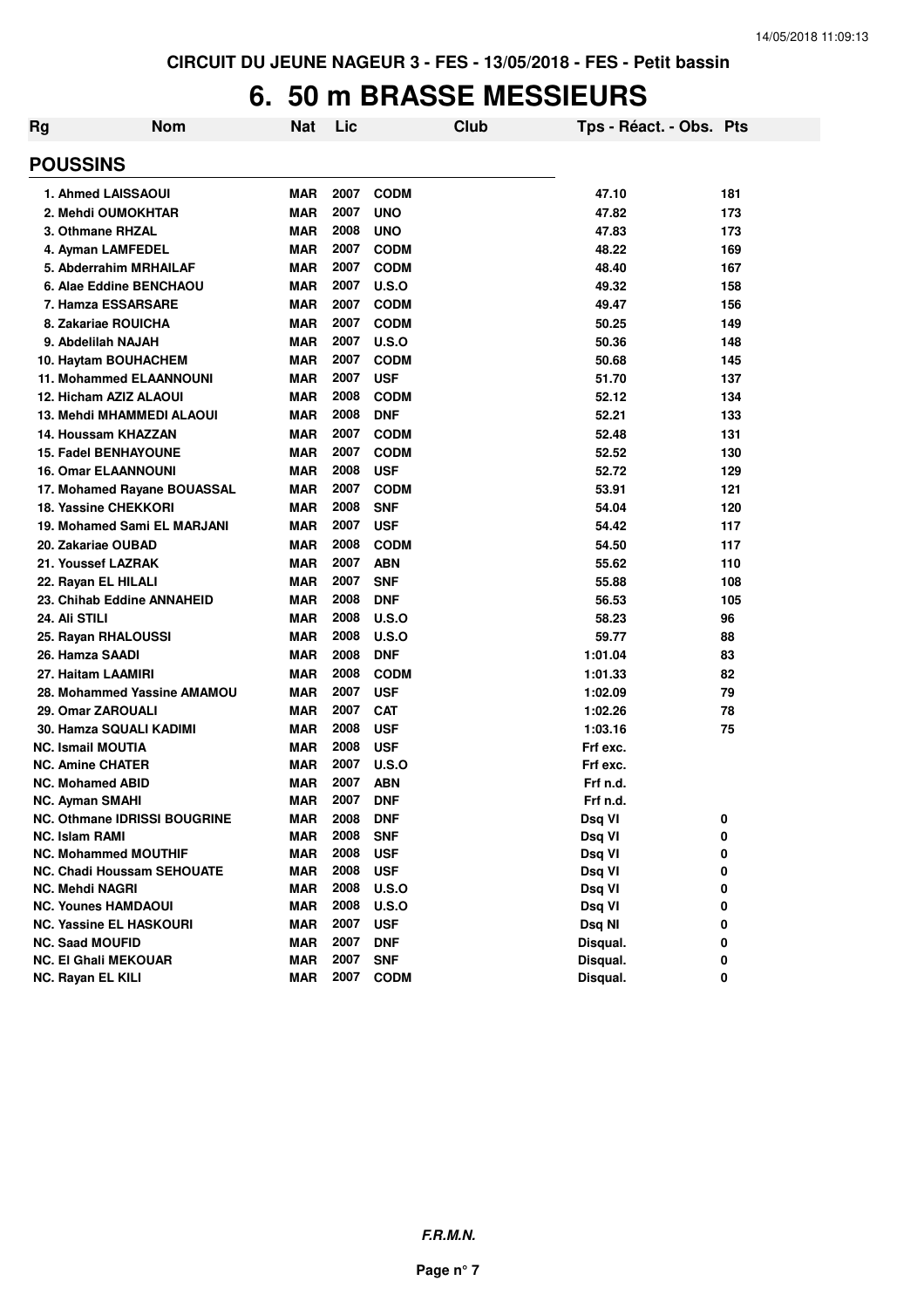### **7. 200 m 4 NAGES MESSIEURS**

| Rg | <b>Nom</b>                                              | Nat                      | Lic          |                           | Club | Tps - Réact. - Obs. Pts |            |
|----|---------------------------------------------------------|--------------------------|--------------|---------------------------|------|-------------------------|------------|
|    | <b>BENJAMINS</b>                                        |                          |              |                           |      |                         |            |
|    | <b>1. Ali ESSARSARE</b>                                 | <b>MAR</b>               | 2005         | <b>CODM</b>               |      | 2:33.81                 | 411        |
|    | 2. Ismail DEQQAOUI                                      | <b>MAR</b>               | 2005         | <b>USF</b>                |      | 2:40.14                 | 364        |
|    | <b>3. Khalil ELMOUNE</b>                                | <b>MAR</b>               | 2005         | <b>CODM</b>               |      | 2:42.66                 | 347        |
|    | 4. Taha CHTATI                                          | <b>MAR</b>               | 2005         | <b>CODM</b>               |      | 2:44.45                 | 336        |
|    | 5. Othmane ZITOUNI                                      | <b>MAR</b>               | 2005         | <b>CODM</b>               |      | 2:47.44                 | 318        |
|    | 6. Ziyad TIJARI                                         | <b>MAR</b>               | 2006         | <b>CODM</b>               |      | 2:48.19                 | 314        |
|    | 7. Youssef IDRISSI                                      | <b>MAR</b>               | 2005         | <b>CODM</b>               |      | 2:48.58                 | 312        |
|    | 8. Hatim CHEHIBA                                        | <b>MAR</b>               | 2005         | <b>CODM</b>               |      | 2:51.88                 | 294        |
|    | 9. Mohammed Tayeb GHALLAB                               | <b>MAR</b>               | 2006         | <b>SNF</b>                |      | 2:54.25                 | 282        |
|    | 10. Adam LAMHITI                                        | <b>MAR</b>               | 2006         | <b>SNF</b>                |      | 2:54.48                 | 281        |
|    | <b>11. Amine RACHEK</b>                                 | <b>MAR</b>               | 2006         | <b>CODM</b>               |      | 2:57.50                 | 267        |
|    | <b>12. Yasser OUARIACH</b>                              | <b>MAR</b>               | 2005         | U.S.O                     |      | 2:58.70                 | 262        |
|    | <b>13. Nizar SALMI</b><br><b>14. Ziad MAHRACH</b>       | <b>MAR</b>               | 2006<br>2006 | <b>CODM</b>               |      | 3:00.41                 | 254        |
|    | <b>15. Badr DEQQAOUI</b>                                | <b>MAR</b><br><b>MAR</b> | 2005         | <b>USF</b>                |      | 3:01.27                 | 251<br>246 |
|    | 16. Omar HIDAF                                          | <b>MAR</b>               | 2006         | <b>USF</b><br><b>CODM</b> |      | 3:02.34<br>3:04.25      | 239        |
|    | <b>17. Ali BENCHEKROUN</b>                              | <b>MAR</b>               | 2006         | <b>USF</b>                |      | 3:06.64                 | 230        |
|    | 18. Saad YASSIRI                                        | <b>MAR</b>               | 2005         | <b>USF</b>                |      | 3:07.55                 | 226        |
|    | 19. Abdelkabir ENNAJM                                   | <b>MAR</b>               | 2006         | <b>CODM</b>               |      | 3:07.57                 | 226        |
|    | 20. Nouh ZAROUKI                                        | <b>MAR</b>               | 2005         | <b>UNO</b>                |      | 3:08.37                 | 223        |
|    | 21. Yassine RAMDANI                                     | <b>MAR</b>               | 2005         | <b>MCO</b>                |      | 3:12.56                 | 209        |
|    | 22. Mohamed Salah Eddine RAHHOU                         | <b>MAR</b>               | 2005         | <b>UNO</b>                |      | 3:13.33                 | 206        |
|    | 23. Rayane AMALI                                        | <b>MAR</b>               | 2006         | <b>CODM</b>               |      | 3:14.96                 | 201        |
|    | 24. Salaheddine KOJMANE                                 | <b>MAR</b>               | 2006         | <b>CODM</b>               |      | 3:16.59                 | 196        |
|    | 25. Abdessalam BEN KALTOUM                              | <b>MAR</b>               | 2005         | <b>USF</b>                |      | 3:16.66                 | 196        |
|    | 26. Ahmed BENNANI                                       | <b>MAR</b>               | 2006         | <b>CODM</b>               |      | 3:17.45                 | 194        |
|    | 27. Mohammed Yassine RHALOUSSI                          | <b>MAR</b>               | 2005         | U.S.O                     |      | 3:19.84                 | 187        |
|    | 28. Abdelali RAMDANI                                    | <b>MAR</b>               | 2006         | <b>MCO</b>                |      | 3:22.06                 | 181        |
|    | 29. Karim BOUGHALEB                                     | <b>MAR</b>               | 2006         | <b>SNF</b>                |      | 3:22.48                 | 180        |
|    | 30. Yassine SBAITI                                      | <b>MAR</b>               | 2005         | <b>CODM</b>               |      | 3:23.17                 | 178        |
|    | 31. Adham Salah CHERRAK                                 | <b>MAR</b>               | 2005         | <b>MCO</b>                |      | 3:23.38                 | 177        |
|    | 32. Taha HAMMANI                                        | <b>MAR</b>               | 2005         | <b>USF</b>                |      | 3:24.33                 | 175        |
|    | 33. Mohamed Amine GUETTAB                               | <b>MAR</b>               | 2006         | <b>SNF</b>                |      | 3:46.50                 | 128        |
|    | 34. Ghali DAIRI                                         | <b>MAR</b>               | 2005         | <b>MAS</b>                |      | 4:05.59                 | 100        |
|    | <b>NC. Sami BEKKALI</b>                                 | <b>MAR</b>               | 2005         | <b>MAS</b>                |      | Frf exc.                |            |
|    | <b>NC. Othmane IRZI</b>                                 | <b>MAR</b>               | 2005         | <b>SNF</b>                |      | Dsq VI                  | 0          |
|    | <b>NC. Mohamed Hamza LAYACHI</b>                        | <b>MAR</b>               | 2005         | <b>CAT</b>                |      | Dsq VI                  | 0          |
|    | NC. Loqmane FASSI FIHRI                                 | <b>MAR</b>               | 2006         | <b>MAS</b>                |      | Dsq VI                  | 0          |
|    | <b>NC. Ali SAADOUN</b>                                  | <b>MAR</b>               | 2005         | <b>CODM</b>               |      | Dsq VI                  | 0          |
|    | NC. Abdellah HANINI                                     | MAR                      | 2006         | <b>CODM</b>               |      | Dsq VI                  | 0          |
|    | <b>NC. Alae BOUARGANE</b>                               | MAR                      | 2005         | <b>CODM</b>               |      | Dsq VI                  | 0          |
|    | NC. Souhaib EL MOUSSAMI                                 | MAR                      | 2006<br>2006 | <b>CODM</b>               |      | Dsq VI                  | 0          |
|    | <b>NC. Mohammed MANSOURI</b><br><b>NC. Othmane BABA</b> | <b>MAR</b><br><b>MAR</b> | 2005         | <b>SNF</b><br><b>CODM</b> |      | Dsq NI<br>Dsq NI        | 0<br>0     |
|    | NC. Ilyasse ZAID                                        | MAR                      | 2006         | <b>MCO EN</b>             |      | Disqual.                | 0          |
|    | <b>NC. Mohamed Ali LAZRAK</b>                           | <b>MAR</b>               | 2006         | <b>ABN</b>                |      | Disqual.                | 0          |
|    | <b>NC. Houssam BOUBEKRI</b>                             | <b>MAR</b>               | 2005         | <b>MCO</b>                |      | Disqual.                | 0          |
|    | <b>POUSSINS</b>                                         |                          |              |                           |      |                         |            |
|    |                                                         |                          |              |                           |      |                         |            |
|    | 1. Nizar HAOUATI                                        | MAR                      | 2007         | <b>USF</b>                |      | 2:58.30                 | 263        |
|    | 2. Ahmed LAISSAOUI                                      | MAR                      | 2007         | <b>CODM</b>               |      | 3:13.45                 | 206        |
|    | 3. Othmane RHZAL                                        | MAR                      | 2008<br>2007 | <b>UNO</b>                |      | 3:14.91                 | 202        |
|    | 4. Haytam BOUHACHEM                                     | MAR                      | 2007         | <b>CODM</b>               |      | 3:24.58                 | 174        |
|    | 5. Rayane ADIANNA<br>6. Mohamed Sami MIRI               | <b>MAR</b>               | 2007         | <b>SNF</b>                |      | 3:26.08                 | 170        |
|    | 7. Mohammed Anas DAKIR                                  | MAR<br>MAR               | 2008         | <b>UNO</b><br><b>USF</b>  |      | 3:31.16<br>3:31.39      | 158        |
|    |                                                         |                          |              |                           |      |                         | 158        |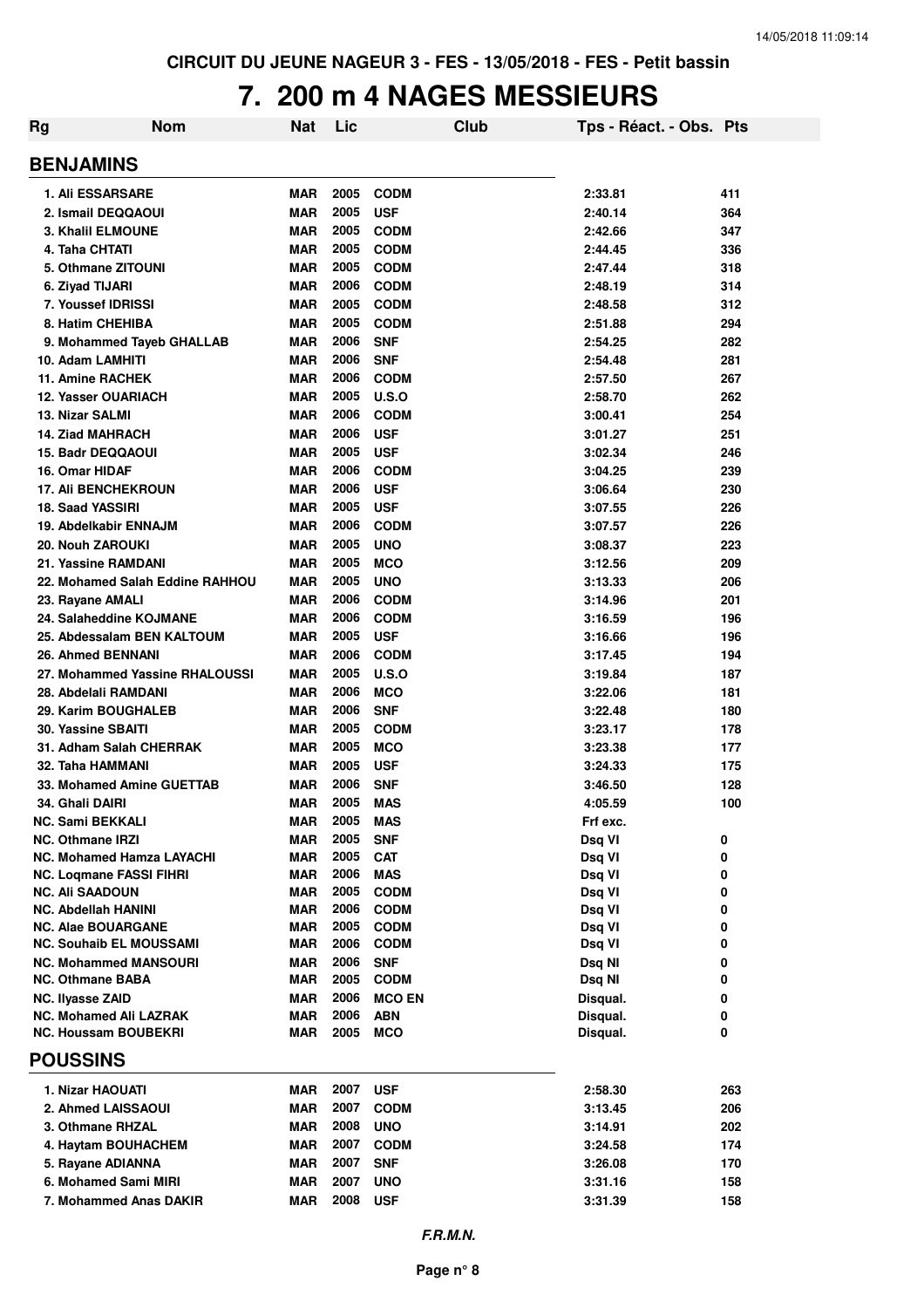### **7. 200 m 4 NAGES MESSIEURS**

| Rg                    | <b>Nom</b>                           | Nat        | Lic  | Club       | Tps - Réact. - Obs. Pts |     |
|-----------------------|--------------------------------------|------------|------|------------|-------------------------|-----|
| <b>POUSSINS</b>       |                                      |            |      |            |                         |     |
|                       | 8. Alae Eddine BENCHAOU              | <b>MAR</b> | 2007 | U.S.O      | 3:31.93                 | 157 |
|                       | 9. Ibrahim DEQQAOUI                  | <b>MAR</b> | 2008 | <b>USF</b> | 3:36.39                 | 147 |
|                       | 10. Abdelilah NAJAH                  | <b>MAR</b> | 2007 | U.S.O      | 3:40.37                 | 139 |
|                       | 11. Sami BENALI                      | <b>MAR</b> | 2007 | <b>USF</b> | 3:45.25                 | 130 |
|                       | 12. Abdellah RAJOUANI                | <b>MAR</b> | 2007 | <b>USF</b> | 3:46.20                 | 129 |
|                       | <b>13. Driss DRISSI</b>              | <b>MAR</b> | 2008 | <b>SNF</b> | 3:46.87                 | 128 |
| 14. Ali STILI         |                                      | <b>MAR</b> | 2008 | U.S.O      | 3:50.05                 | 122 |
|                       | <b>15. Mohaamed Zouhir MOUFADDAL</b> | <b>MAR</b> | 2008 | <b>UNO</b> | 3:50.76                 | 121 |
|                       | 16. Rayan RHALOUSSI                  | <b>MAR</b> | 2008 | U.S.O      | 4:10.86                 | 94  |
|                       | <b>17. El Ghali MEKOUAR</b>          | <b>MAR</b> | 2007 | <b>SNF</b> | 4:20.16                 | 84  |
|                       | <b>NC. Hamza RHISSASSI</b>           | <b>MAR</b> | 2007 | <b>USF</b> | Frf n.d.                |     |
|                       | <b>NC. Najib KHATTABI</b>            | <b>MAR</b> | 2007 | <b>SNF</b> | Frf n.d.                |     |
| <b>NC. Islam RAMI</b> |                                      | <b>MAR</b> | 2008 | <b>SNF</b> | Dsq NI                  | 0   |
|                       | <b>NC. Yahya FATEINE</b>             | <b>MAR</b> | 2007 | <b>SNF</b> | Disqual.                | 0   |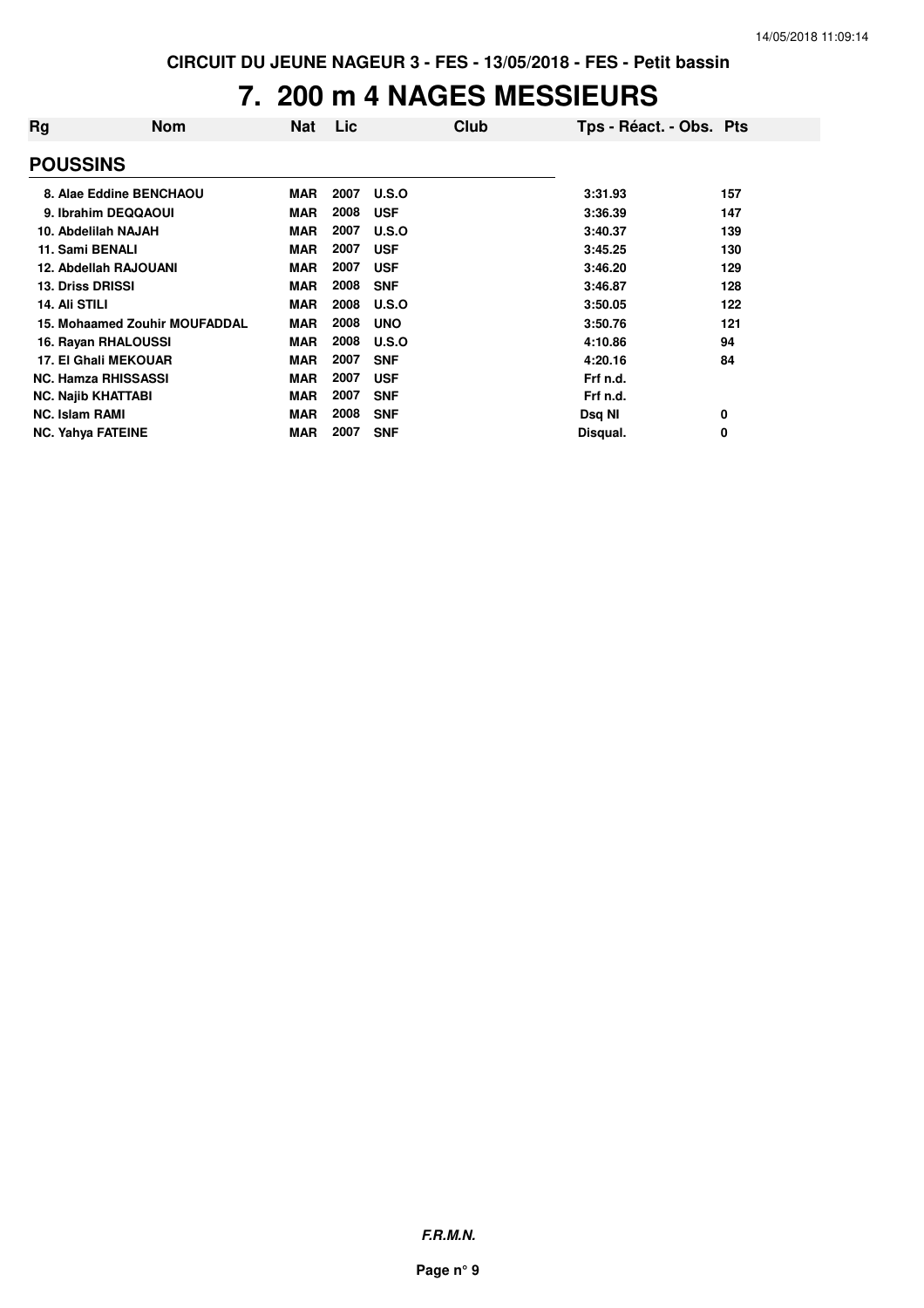# **8. 200 m 4 NAGES DAMES**

| Rg | <b>Nom</b>                       | <b>Nat</b> | Lic  |              | <b>Club</b> | Tps - Réact. - Obs. Pts |     |
|----|----------------------------------|------------|------|--------------|-------------|-------------------------|-----|
|    | <b>BENJAMINS</b>                 |            |      |              |             |                         |     |
|    | 1. Nada DJEBLI                   | <b>MAR</b> | 2005 | <b>CODM</b>  |             | 2:43.70                 | 457 |
|    | 2. Dina TOUZANI                  | <b>MAR</b> | 2005 | <b>CODM</b>  |             | 2:51.25                 | 399 |
|    | 3. Aya OUFRID                    | <b>MAR</b> | 2005 | <b>CODM</b>  |             | 2:56.45                 | 365 |
|    | 4. Lina TOUZANI                  | <b>MAR</b> | 2005 | <b>CODM</b>  |             | 3:00.13                 | 343 |
|    | 5. Wissal ELMARDI                | <b>MAR</b> | 2006 | <b>CODM</b>  |             | 3:07.62                 | 303 |
|    | 6. Malak LAHJOUJI                | <b>MAR</b> | 2006 | <b>CODM</b>  |             | 3:08.58                 | 299 |
|    | 7. Ikram HAMZIA                  | <b>MAR</b> | 2006 | <b>CODM</b>  |             | 3:10.27                 | 291 |
|    | 8. Yassmine LAFDILI              | <b>MAR</b> | 2006 | <b>USF</b>   |             | 3:13.02                 | 279 |
|    | 9. Riham ESSALHI                 | <b>MAR</b> | 2006 | <b>CODM</b>  |             | 3:17.54                 | 260 |
|    | 10. Sara NAAMI                   | <b>MAR</b> | 2006 | <b>CODM</b>  |             | 3:21.20                 | 246 |
|    | 11. Malak NGUERI                 | <b>MAR</b> | 2005 | <b>MAS</b>   |             | 3:31.76                 | 211 |
|    | 12. Malak SEFFAF                 | <b>MAR</b> | 2006 | <b>CODM</b>  |             | 3:32.20                 | 210 |
|    | 13. Aya EL HAMDANI               | <b>MAR</b> | 2005 | <b>MAS</b>   |             | 3:33.54                 | 206 |
|    | <b>14. Zineb BOULMAN</b>         | <b>MAR</b> | 2006 | <b>MAS</b>   |             | 3:34.31                 | 203 |
|    | 15. Fatima Zahra NAJAH           | <b>MAR</b> | 2006 | <b>U.S.O</b> |             | 3:40.04                 | 188 |
|    | 16. Amira MZOUGHI                | <b>MAR</b> | 2005 | <b>USF</b>   |             | 3:41.86                 | 183 |
|    | 17. Marwa AMRAOUI                | <b>MAR</b> | 2005 | <b>MCO</b>   |             | 3:44.13                 | 178 |
|    | 18. Meryem Ayah ZOUITEN          | <b>MAR</b> | 2006 | <b>MAS</b>   |             | 3:48.13                 | 169 |
|    | 19. Amina CHIGUER                | <b>MAR</b> | 2006 | <b>MAS</b>   |             | 4:12.58                 | 124 |
|    | <b>NC. Marwa ADNANE</b>          | MAR        | 2006 | <b>CODM</b>  |             | Dsq FD                  | 0   |
|    | <b>NC. Kenza BOUTALEB JOUTEI</b> | MAR        | 2005 | <b>USF</b>   |             | Dsq VI                  | 0   |
|    | <b>NC. Malika EL OUAQOR</b>      | MAR        | 2006 | <b>MAS</b>   |             | Dsq VI                  | 0   |
|    | <b>NC. Zineb SAIDI</b>           | <b>MAR</b> | 2006 | <b>MAS</b>   |             | Dsq NI                  | 0   |
|    | <b>NC. Rania HAJJI</b>           | <b>MAR</b> | 2006 | <b>ABN</b>   |             | Disqual.                | 0   |
|    | <b>NC. Wissal EL MANSOURI</b>    | <b>MAR</b> | 2006 | <b>ABN</b>   |             | Disqual.                | 0   |
|    | <b>POUSSINS</b>                  |            |      |              |             |                         |     |
|    | 1. Rania BROUSS                  | <b>MAR</b> | 2007 | <b>CODM</b>  |             | 3:07.84                 | 302 |
|    | 2. Rhita EL BOURAKKADI           | MAR        | 2007 | <b>SNF</b>   |             | 3:25.23                 | 232 |
|    | 3. Meryem ABOUTNI                | <b>MAR</b> | 2007 | <b>MCO</b>   |             | 3:30.12                 | 216 |
|    | 4. Hidaya LYAMANI                | <b>MAR</b> | 2008 | <b>CODM</b>  |             | 3:30.59                 | 214 |
|    | 5. Hiba BOUARGANE                | <b>MAR</b> | 2008 | <b>CODM</b>  |             | 3:32.20                 | 210 |
|    | 6. Malak MANSOURI                | <b>MAR</b> | 2007 | <b>SNF</b>   |             | 3:32.66                 | 208 |
|    | 7. Jannat ADLI                   | <b>MAR</b> | 2007 | <b>MCO</b>   |             | 3:40.63                 | 186 |
|    | 8. Aya BEKKARI                   | <b>MAR</b> | 2007 | <b>U.S.O</b> |             | 3:40.91                 | 186 |
|    | 9. Manal ELMATTICHI              | <b>MAR</b> | 2007 | <b>CODM</b>  |             | 3:41.51                 | 184 |
|    | <b>10. Houda ESSONNI</b>         | <b>MAR</b> | 2008 | <b>CODM</b>  |             | 3:54.26                 | 156 |
|    | <b>11. Lina TABERKANT</b>        | <b>MAR</b> | 2008 | <b>SNF</b>   |             | 3:55.21                 | 154 |
|    | 12. Laila BELAOULA               | <b>MAR</b> | 2007 | <b>SNF</b>   |             | 3:55.98                 | 152 |
|    | 13. Chada BENBRAHIM              | MAR        | 2007 | <b>MAS</b>   |             | 3:58.02                 | 148 |
|    | 14. Ghita NAOUI                  | <b>MAR</b> | 2007 | <b>SNF</b>   |             | 4:03.15                 | 139 |
|    | 15. Hafsa STILI                  | <b>MAR</b> | 2007 | <b>U.S.O</b> |             | 4:03.38                 | 139 |
|    | 16. Kanza MARRAKCHI BENAZZOUZ    | <b>MAR</b> | 2007 | <b>USF</b>   |             | 4:08.35                 | 131 |
|    | 17. Hajar RAMDANI                | <b>MAR</b> | 2008 | <b>MCO</b>   |             | 4:44.80                 | 86  |
|    | 18. Fatima Zahrae BENMOUSSA      | <b>MAR</b> | 2008 | <b>SNF</b>   |             | 5:05.04                 | 70  |
|    | <b>NC. Aya MERZOUK</b>           | <b>MAR</b> | 2007 | <b>MAS</b>   |             | Frf n.d.                |     |
|    | <b>NC. Ilham ALOUI</b>           | MAR        | 2008 | <b>USF</b>   |             | Frf n.d.                |     |
|    | <b>NC. Wissale TAHIRI</b>        | <b>MAR</b> | 2007 | <b>U.S.O</b> |             | Frf n.d.                |     |
|    | <b>NC. Rim BOUTALEB</b>          | <b>MAR</b> | 2008 | <b>MAS</b>   |             | Frf n.d.                |     |
|    | <b>NC. Douae CHENOUNI</b>        | MAR        | 2008 | <b>MAS</b>   |             | Dsq VI                  | 0   |
|    | <b>NC. Naoual EL KAMYA</b>       | <b>MAR</b> | 2008 | <b>SNF</b>   |             | Dsq VI                  | 0   |
|    | <b>NC. Zaynab FADILA</b>         | <b>MAR</b> | 2008 | <b>SNF</b>   |             | Dsq VI                  | 0   |
|    | <b>NC. Ouiam CHETOUANE</b>       | <b>MAR</b> | 2007 | <b>U.S.O</b> |             | Dsq VI                  | 0   |
|    | <b>NC. Salma NEQQAZ</b>          | <b>MAR</b> | 2007 | <b>USF</b>   |             | Dsq NI                  | 0   |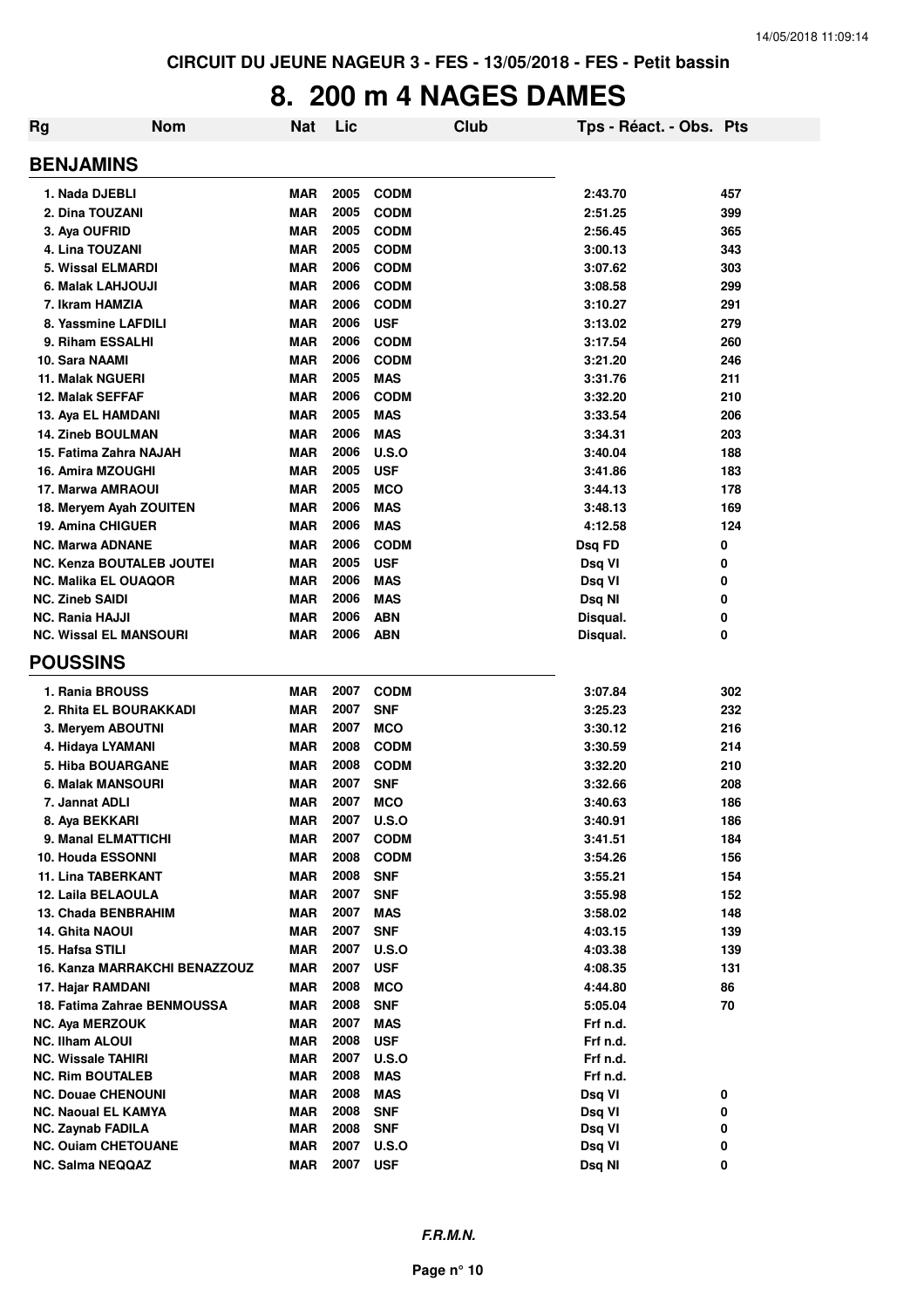# **9. 400 m NAGE LIBRE MESSIEURS**

| Rg               | <b>Nom</b>                 | <b>Nat</b> | Lic  | Club        | Tps - Réact. - Obs. Pts |     |
|------------------|----------------------------|------------|------|-------------|-------------------------|-----|
| <b>BENJAMINS</b> |                            |            |      |             |                         |     |
|                  | <b>1. Ali ESSARSARE</b>    | <b>MAR</b> | 2005 | <b>CODM</b> | 4:56.83                 | 407 |
|                  | 2. Souhaib EL MOUSSAMI     | <b>MAR</b> | 2006 | <b>CODM</b> | 5:05.78                 | 372 |
|                  | 3. Youssef IDRISSI         | <b>MAR</b> | 2005 | <b>CODM</b> | 5:18.30                 | 330 |
|                  | 4. Abdellah HANINI         | <b>MAR</b> | 2006 | <b>CODM</b> | 5:28.30                 | 301 |
|                  | 5. Mohammed Tayeb GHALLAB  | <b>MAR</b> | 2006 | <b>SNF</b>  | 5:34.48                 | 284 |
|                  | 6. Nizar SALMI             | <b>MAR</b> | 2006 | <b>CODM</b> | 5:36.71                 | 279 |
|                  | 7. Saad YASSIRI            | <b>MAR</b> | 2005 | <b>USF</b>  | 5:41.78                 | 266 |
|                  | 8. Othmane BABA            | <b>MAR</b> | 2005 | <b>CODM</b> | 5:45.37                 | 258 |
|                  | 9. Nouh ZAROUKI            | <b>MAR</b> | 2005 | <b>UNO</b>  | 5:48.39                 | 252 |
|                  | 10. Badr DEQQAOUI          | <b>MAR</b> | 2005 | <b>USF</b>  | 5:49.01                 | 250 |
|                  | <b>11. Ali BENCHEKROUN</b> | <b>MAR</b> | 2006 | <b>USF</b>  | 5:57.39                 | 233 |
|                  | <b>12. Ziad MAHRACH</b>    | <b>MAR</b> | 2006 | <b>USF</b>  | 5:57.57                 | 233 |
|                  | <b>13. Karim BOUGHALEB</b> | <b>MAR</b> | 2006 | <b>SNF</b>  | 6:00.44                 | 227 |
|                  | <b>14. Ahmed BENNANI</b>   | <b>MAR</b> | 2006 | <b>CODM</b> | 6:02.88                 | 223 |
|                  | 15. Rayane AMALI           | <b>MAR</b> | 2006 | <b>CODM</b> | 6:02.91                 | 222 |
|                  | 16. Marwane EL HAOUAT      | <b>MAR</b> | 2006 | <b>SNF</b>  | 6:09.32                 | 211 |
|                  | 17. Ayoub LAMHITI          | <b>MAR</b> | 2006 | <b>SNF</b>  | 6:10.90                 | 208 |
|                  | 18. Abdessalam BEN KALTOUM | <b>MAR</b> | 2005 | <b>USF</b>  | 6:17.22                 | 198 |
|                  | 19. Adham Salah CHERRAK    | <b>MAR</b> | 2005 | <b>MCO</b>  | 6:18.35                 | 196 |
|                  | 20. Nasrallah BELHADRI     | <b>MAR</b> | 2006 | <b>UNO</b>  | 6:18.38                 | 196 |
|                  | 21. Youssef ZAKRI          | <b>MAR</b> | 2006 | <b>USF</b>  | 6:19.39                 | 195 |
|                  | 22. Ayoub CHIHAB           | <b>MAR</b> | 2005 | <b>MCO</b>  | 6:19.63                 | 194 |
|                  | 23. Taha HAMMANI           | <b>MAR</b> | 2005 | <b>USF</b>  | 6:22.82                 | 189 |
|                  | 24. Boubker SAYARH         | <b>MAR</b> | 2005 | <b>MAS</b>  | 6:26.32                 | 184 |
|                  | 25. Loqmane FASSI FIHRI    | <b>MAR</b> | 2006 | <b>MAS</b>  | 6:48.31                 | 156 |
| 26. Adam ARFAQ   |                            | <b>MAR</b> | 2006 | <b>MAS</b>  | 6:53.27                 | 151 |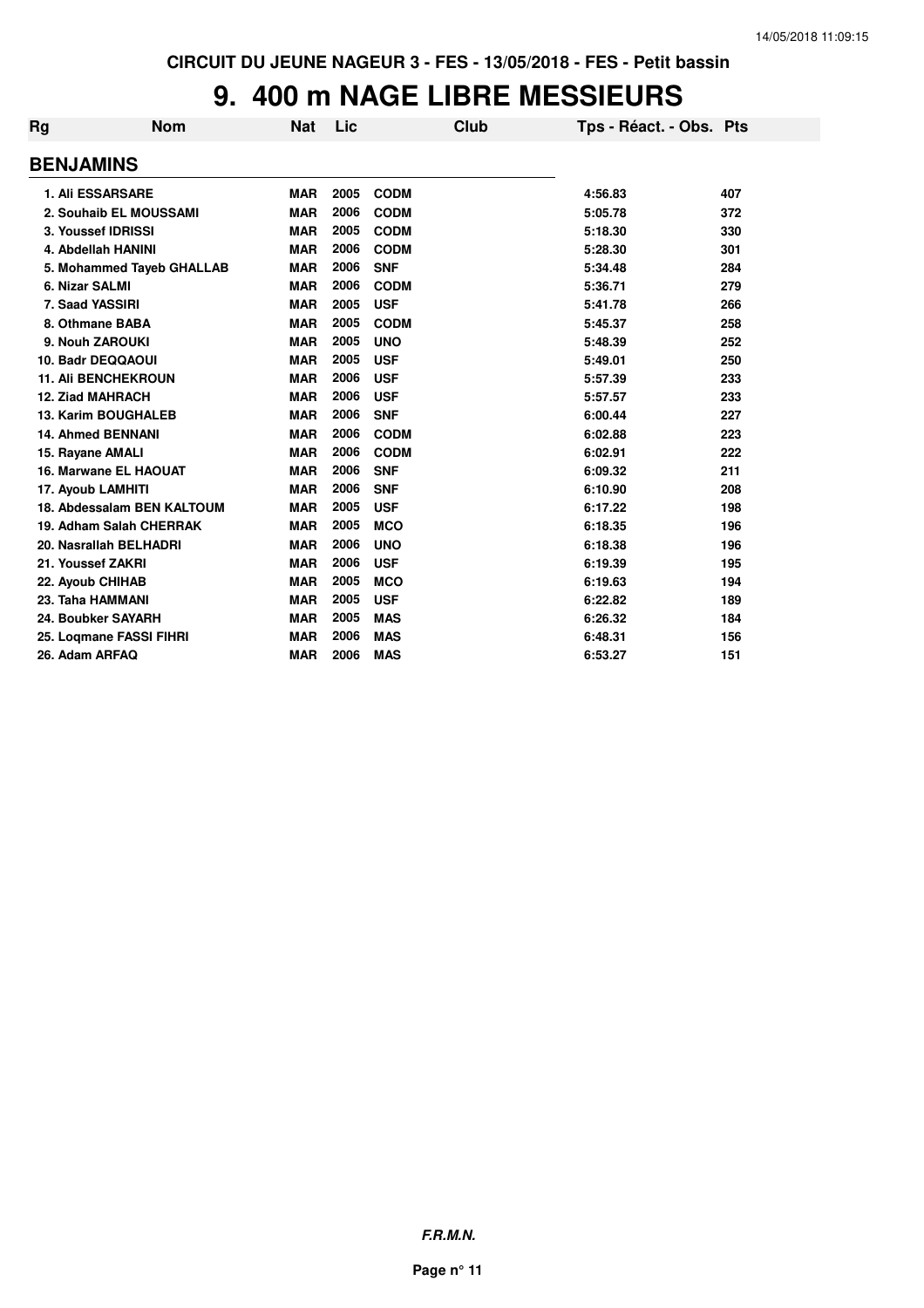### **10. 100 m NAGE LIBRE DAMES**

| Rg | <b>Nom</b>                      | Nat        | Lic  |              | Club | Tps - Réact. - Obs. Pts |     |
|----|---------------------------------|------------|------|--------------|------|-------------------------|-----|
|    | <b>BENJAMINS</b>                |            |      |              |      |                         |     |
|    | 1. Nada DJEBLI                  | <b>MAR</b> | 2005 | <b>CODM</b>  |      | 1:06.33                 | 483 |
|    | 2. Aya OUFRID                   | <b>MAR</b> | 2005 | <b>CODM</b>  |      | 1:07.66                 | 455 |
|    | 3. Dina TOUZANI                 | <b>MAR</b> | 2005 | <b>CODM</b>  |      | 1:08.53                 | 438 |
|    | 4. Lina TOUZANI                 | <b>MAR</b> | 2005 | <b>CODM</b>  |      | 1:11.49                 | 386 |
|    | <b>5. Abir MAHSSOUNE</b>        | <b>MAR</b> | 2006 | <b>CODM</b>  |      | 1:11.69                 | 383 |
|    | 6. Rim IDRISSI ROCHI ISSI       | <b>MAR</b> | 2005 | <b>SNF</b>   |      | 1:12.25                 | 374 |
|    | 7. Hiba ET TALBI                | <b>MAR</b> | 2006 | <b>MAS</b>   |      | 1:12.59                 | 369 |
|    | 8. Wissal ELMARDI               | <b>MAR</b> | 2006 | <b>CODM</b>  |      | 1:13.48                 | 355 |
|    | 9. Sofia SAIDI                  | <b>MAR</b> | 2005 | <b>SNF</b>   |      | 1:16.05                 | 321 |
|    | 10. Salma KADIRI HASSANI        | <b>MAR</b> | 2006 | <b>SNF</b>   |      | 1:16.06                 | 320 |
|    | 11. Malak LAHJOUJI              | <b>MAR</b> | 2006 | <b>CODM</b>  |      | 1:16.43                 | 316 |
|    | 12. Aya JABRI                   | <b>MAR</b> | 2006 | <b>CODM</b>  |      | 1:17.78                 | 300 |
|    | 13. Salma LAMHITI               | <b>MAR</b> | 2006 | <b>SNF</b>   |      | 1:18.45                 | 292 |
|    | 13. Yassmine LAFDILI            | <b>MAR</b> | 2006 | <b>USF</b>   |      | 1:18.45                 | 292 |
|    | 15. Ikram HAMZIA                | <b>MAR</b> | 2006 | <b>CODM</b>  |      | 1:19.09                 | 285 |
|    | 16. Basma BROUSS                | <b>MAR</b> | 2005 | <b>CODM</b>  |      | 1:19.77                 | 278 |
|    | <b>17. Zineb BOULMAN</b>        | <b>MAR</b> | 2006 | <b>MAS</b>   |      | 1:19.81                 | 277 |
|    | 18. Zainab OUALI                | <b>MAR</b> | 2006 | <b>CAT</b>   |      | 1:21.43                 | 261 |
|    | 19. Malak SEFFAF                | <b>MAR</b> | 2006 | <b>CODM</b>  |      | 1:22.60                 | 250 |
|    | 20. Aya BENTALEB                | <b>MAR</b> | 2005 | <b>CODM</b>  |      | 1:22.86                 | 248 |
|    | 21. Malika EL OUAQOR            | <b>MAR</b> | 2006 | <b>MAS</b>   |      | 1:24.09                 | 237 |
|    | 22. Sara NAAMI                  | <b>MAR</b> | 2006 | <b>CODM</b>  |      | 1:24.23                 | 236 |
|    | 23. Kenza BOUTALEB JOUTEI       | <b>MAR</b> | 2005 | <b>USF</b>   |      | 1:24.81                 | 231 |
|    | 24. Marwa ADNANE                | <b>MAR</b> | 2006 | <b>CODM</b>  |      | 1:27.24                 | 212 |
|    | 25. Amira MZOUGHI               | <b>MAR</b> | 2005 | <b>USF</b>   |      | 1:28.98                 | 200 |
|    | 26. Asmae KRIBII                | <b>MAR</b> | 2006 | <b>MCO</b>   |      | 1:29.14                 | 199 |
|    | 27. Fatima Zahra NAJAH          | <b>MAR</b> | 2006 | U.S.O        |      | 1:29.20                 | 198 |
|    | 28. Aicha ZOUARHI               | <b>MAR</b> | 2006 | <b>MAS</b>   |      | 1:29.47                 | 197 |
|    | 29. Marwa GHARBI                | <b>MAR</b> | 2006 | <b>USF</b>   |      | 1:29.67                 | 195 |
|    | 30. Lina MOJAB                  | <b>MAR</b> | 2005 | <b>SNF</b>   |      | 1:29.91                 | 194 |
|    | 31. Amina CHIGUER               | <b>MAR</b> | 2006 | <b>MAS</b>   |      | 1:30.51                 | 190 |
|    | 32. Kenza BENNANI               | <b>MAR</b> | 2006 | <b>MAS</b>   |      | 1:31.16                 | 186 |
|    | <b>33. Zineb KHALDI HASSANI</b> | <b>MAR</b> | 2006 | <b>SNF</b>   |      | 1:32.66                 | 177 |
|    | <b>34. Marwa AMRAOUI</b>        | <b>MAR</b> | 2005 | <b>MCO</b>   |      | 1:33.97                 | 170 |
|    | 35. May GHARBI                  | <b>MAR</b> | 2006 | <b>USF</b>   |      | 1:34.02                 | 169 |
|    | 36. Hiba MAAZOUZI               | <b>MAR</b> | 2005 | <b>U.S.O</b> |      | 1:34.41                 | 167 |
|    | 37. Meryem Ayah ZOUITEN         | <b>MAR</b> | 2006 | <b>MAS</b>   |      | 1:42.59                 | 130 |
|    | 38. Ihsane ZOHIR                | <b>MAR</b> | 2006 | <b>UNO</b>   |      | 1:44.02                 | 125 |
|    | 39. Salma BENNANI               | <b>MAR</b> | 2006 | <b>MAS</b>   |      | 1:52.38                 | 99  |
|    | 40. Salma LAAROUSSI             | <b>MAR</b> | 2006 | <b>MCO</b>   |      | 1:54.01                 | 95  |
|    | NC. Marwa MHAMMEDI ALAOUI       | <b>MAR</b> | 2005 | <b>DNF</b>   |      | Frf n.d.                |     |
|    | NC. Kamar IDRISSI               | <b>MAR</b> | 2006 | <b>DNF</b>   |      | Frf n.d.                |     |
|    | <b>NC. Hafsa ALLAOUI</b>        | <b>MAR</b> | 2006 | <b>DNF</b>   |      | <b>Abandon</b>          | 0   |
|    | <b>NC. Rim RAHALI</b>           | <b>MAR</b> | 2005 | <b>CODM</b>  |      | Dsg FD                  | 0   |
|    | <b>NC. Riham ESSALHI</b>        | <b>MAR</b> | 2006 | <b>CODM</b>  |      | Dsq FD                  | 0   |
|    | <b>NC. Lina LARHMAM</b>         | <b>MAR</b> | 2005 | <b>ABN</b>   |      | Disqual.                | 0   |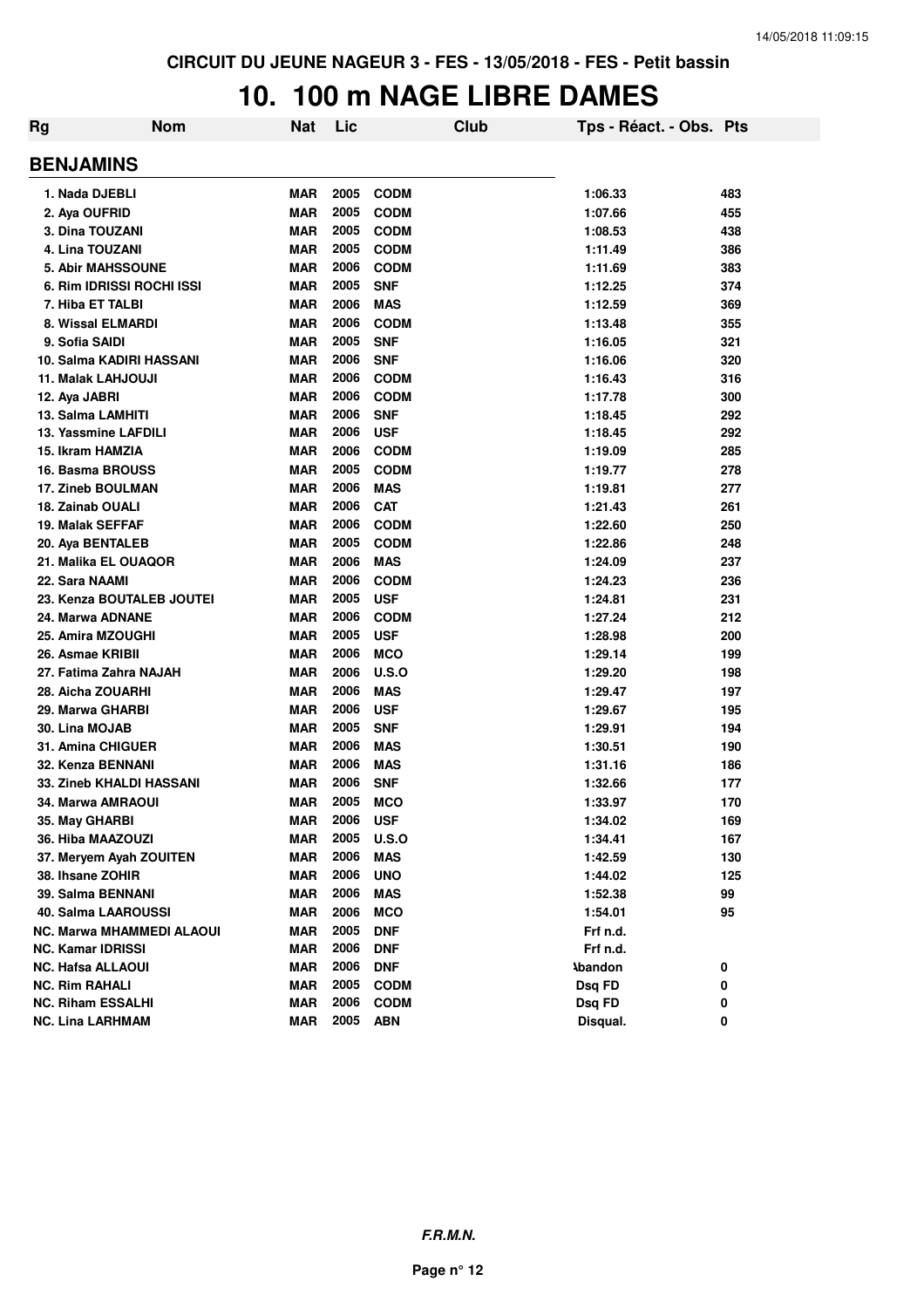### **11. 200 m NAGE LIBRE DAMES**

| Rg                       | <b>Nom</b>                    | <b>Nat</b> | Lic  |             | Club | Tps - Réact. - Obs. Pts |     |
|--------------------------|-------------------------------|------------|------|-------------|------|-------------------------|-----|
| <b>POUSSINS</b>          |                               |            |      |             |      |                         |     |
|                          | 1. Rania BROUSS               | <b>MAR</b> | 2007 | <b>CODM</b> |      | 2:40.93                 | 346 |
| 2. Aya TABET             |                               | <b>MAR</b> | 2007 | <b>MCO</b>  |      | 2:55.04                 | 268 |
|                          | <b>3. Hiba BOUARGANE</b>      | <b>MAR</b> | 2008 | <b>CODM</b> |      | 2:57.85                 | 256 |
|                          | 4. Marwa BELRHITI NEJJAR      | <b>MAR</b> | 2007 | <b>CODM</b> |      | 3:00.53                 | 245 |
|                          | 5. Meryem ABOUTNI             | <b>MAR</b> | 2007 | <b>MCO</b>  |      | 3:02.38                 | 237 |
|                          | 6. Lina JELLOUL               | <b>MAR</b> | 2007 | <b>CODM</b> |      | 3:03.95                 | 231 |
| 7. Rim NAMIRI            |                               | <b>MAR</b> | 2008 | <b>CODM</b> |      | 3:05.11                 | 227 |
|                          | 8. Youmna LAISSAOUI           | <b>MAR</b> | 2007 | <b>CODM</b> |      | 3:05.61                 | 225 |
|                          | 9. Rhita EL BOURAKKADI        | <b>MAR</b> | 2007 | <b>SNF</b>  |      | 3:06.13                 | 223 |
| 10. Ikrame NABIL         |                               | <b>MAR</b> | 2007 | <b>SNF</b>  |      | 3:13.00                 | 200 |
|                          | <b>11. Rim ELMOUNE</b>        | <b>MAR</b> | 2008 | <b>CODM</b> |      | 3:13.84                 | 198 |
|                          | 12. Israe EL AMINE            | <b>MAR</b> | 2007 | <b>CODM</b> |      | 3:15.46                 | 193 |
|                          | 13. Maryam BENMOUMEN          | <b>MAR</b> | 2008 | <b>CODM</b> |      | 3:16.33                 | 190 |
| 14. Jannat ADLI          |                               | <b>MAR</b> | 2007 | <b>MCO</b>  |      | 3:17.98                 | 185 |
|                          | 15. Khadija GHAMEL            | <b>MAR</b> | 2007 | <b>SNF</b>  |      | 3:21.49                 | 176 |
| <b>16. Malak ISMAILI</b> |                               | <b>MAR</b> | 2008 | <b>CODM</b> |      | 3:27.86                 | 160 |
|                          | 17. Romayssae TALBI           | <b>MAR</b> | 2008 | <b>CODM</b> |      | 3:28.05                 | 160 |
|                          | <b>18. Lina TABERKANT</b>     | <b>MAR</b> | 2008 | <b>SNF</b>  |      | 3:28.85                 | 158 |
|                          | <b>19. Douae CHENOUNI</b>     | <b>MAR</b> | 2008 | <b>MAS</b>  |      | 3:28.99                 | 158 |
|                          | 20. Ouiame BOUAZZAOUI         | <b>MAR</b> | 2007 | <b>MCO</b>  |      | 3:32.06                 | 151 |
| 21. Aya DAICHA           |                               | <b>MAR</b> | 2008 | <b>CODM</b> |      | 3:37.65                 | 139 |
|                          | <b>22. Abir LAAROUSSI</b>     | <b>MAR</b> | 2007 | <b>MCO</b>  |      | 3:41.44                 | 132 |
|                          | 23. Fatima Zahra YOUNES       | <b>MAR</b> | 2007 | U.S.O       |      | 3:43.27                 | 129 |
|                          | 24. Maryam ELHAOUAT           | <b>MAR</b> | 2008 | <b>SNF</b>  |      | 3:44.82                 | 126 |
| 25. Sara ABOUTNI         |                               | <b>MAR</b> | 2008 | <b>MCO</b>  |      | 3:51.34                 | 116 |
|                          | 26. Kanza MARRAKCHI BENAZZOUZ | <b>MAR</b> | 2007 | <b>USF</b>  |      | 3:57.41                 | 107 |
|                          | 27. Maha ELOUAQOR             | <b>MAR</b> | 2008 | <b>MAS</b>  |      | 3:58.41                 | 106 |
|                          | 28. Hajar RAMDANI             | <b>MAR</b> | 2008 | <b>MCO</b>  |      | 4:21.00                 | 81  |
| 29. Rania YACOBI         |                               | <b>MAR</b> | 2008 | <b>CODM</b> |      | 4:23.39                 | 78  |
|                          | 30. Salma NEQQAZ              | <b>MAR</b> | 2007 | <b>USF</b>  |      | 4:27.81                 | 75  |
| <b>NC. Ilham ALOUI</b>   |                               | <b>MAR</b> | 2008 | <b>USF</b>  |      | Frf n.d.                |     |
|                          | <b>NC. Nouha BOUYACOUB</b>    | <b>MAR</b> | 2008 | <b>CODM</b> |      | Disqual.                | 0   |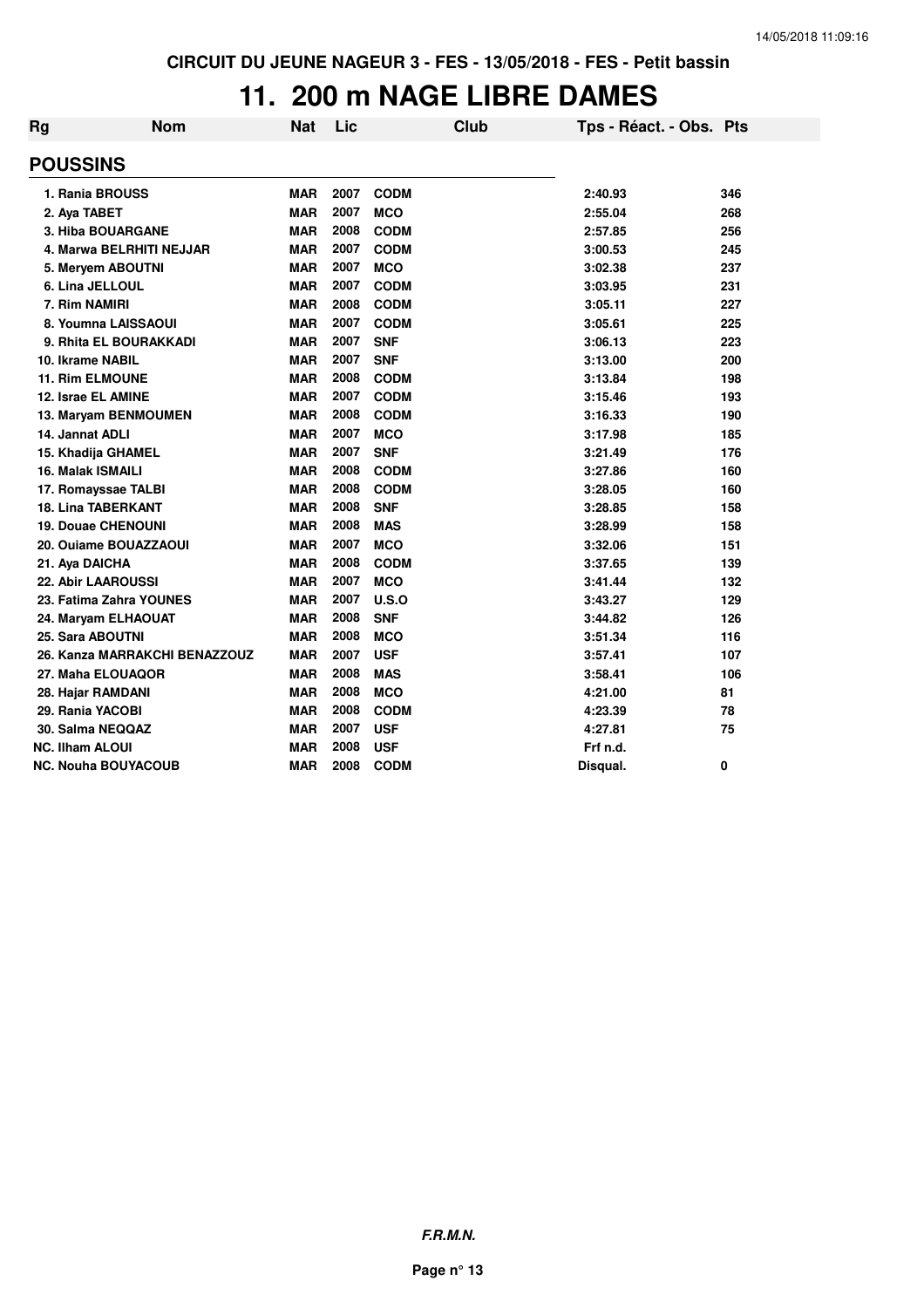### **12. 50 m NAGE LIBRE MESSIEURS**

| <b>POUSSINS</b><br>2007<br>1. Nizar HAOUATI<br><b>MAR</b><br><b>USF</b><br>32.30<br>271<br>2007<br>34.53<br>222<br>2. Ahmed LAISSAOUI<br><b>MAR</b><br><b>CODM</b><br>2007<br>34.69<br>3. Rayane ADIANNA<br><b>MAR</b><br><b>SNF</b><br>219<br>2008<br>4. Othmane RHZAL<br><b>MAR</b><br><b>UNO</b><br>34.86<br>215<br>2007<br><b>CODM</b><br>204<br>5. Ayman LAMFEDEL<br><b>MAR</b><br>35.47<br>2007<br>6. Mohamed Sami MIRI<br><b>MAR</b><br><b>UNO</b><br>35.49<br>204<br>2007<br><b>CODM</b><br>36.03<br>7. Hamza ESSARSARE<br><b>MAR</b><br>195<br>8. Hicham AZIZ ALAOUI<br>2008<br><b>CODM</b><br>36.13<br><b>MAR</b><br>193<br>2007<br>9. Mehdi OUMOKHTAR<br><b>MAR</b><br><b>UNO</b><br>36.28<br>191<br>2008<br><b>USF</b><br>36.38<br>10. Mohammed Anas DAKIR<br><b>MAR</b><br>189<br>2007<br>37.04<br>11. Yahya FATEINE<br><b>MAR</b><br><b>SNF</b><br>179<br>12. Ibrahim DEQQAOUI<br>2008<br><b>USF</b><br><b>MAR</b><br>37.15<br>178<br>2007<br><b>CODM</b><br>12. Abderrahim MRHAILAF<br><b>MAR</b><br>37.15<br>178<br>2007<br><b>CODM</b><br><b>MAR</b><br>37.20<br>177<br>14. Haytam BOUHACHEM<br><b>MAR</b><br>2007<br><b>USF</b><br>15. Abdellah RAJOUANI<br>37.87<br>168<br>2008<br><b>MAR</b><br><b>DNF</b><br>167<br><b>16. Chihab Eddine ANNAHEID</b><br>37.97<br>2007<br><b>CODM</b><br>17. Zakariae ROUICHA<br><b>MAR</b><br>38.06<br>165<br>2007<br><b>USF</b><br>38.26<br>163<br><b>18. Mohammed ELAANNOUNI</b><br><b>MAR</b><br>2008<br><b>19. Driss DRISSI</b><br><b>SNF</b><br>38.30<br>162<br><b>MAR</b><br>2007<br>20. Abdelilah NAJAH<br><b>MAR</b><br>U.S.O<br>38.55<br>159<br>2007<br>21. Rayan EL KILI<br><b>MAR</b><br><b>CODM</b><br>38.84<br>156<br>2008<br><b>UNO</b><br>22. Mohaamed Zouhir MOUFADDAL<br><b>MAR</b><br>39.16<br>152<br>2007<br><b>MAR</b><br><b>CODM</b><br>39.19<br>151<br>23. Mohamed Rayane BOUASSAL<br>2007<br>24. Alae Eddine BENCHAOU<br><b>MAR</b><br>U.S.O<br>39.66<br>146<br>2008<br><b>MAR</b><br><b>CODM</b><br>40.13<br>141<br>25. Zakariae OUBAD<br>2007<br><b>CODM</b><br>26. Houssam KHAZZAN<br><b>MAR</b><br>40.33<br>139<br>2007<br><b>MAR</b><br><b>SNF</b><br>40.43<br>138<br>27. Rayan EL HILALI<br>2008<br><b>CODM</b><br>137<br>28. Haitam LAAMIRI<br><b>MAR</b><br>40.55<br>2008<br><b>DNF</b><br>29. Mehdi MHAMMEDI ALAOUI<br><b>MAR</b><br>41.10<br>131<br>2008<br><b>30. Yassine CHEKKORI</b><br><b>MAR</b><br><b>SNF</b><br>41.20<br>130<br>2007<br>31. Sami BENALI<br><b>MAR</b><br><b>USF</b><br>41.73<br>125<br>2008<br>32. Othmane IDRISSI BOUGRINE<br><b>MAR</b><br><b>DNF</b><br>42.17<br>121<br>2008<br>33. Ali STILI<br>U.S.O<br>42.19<br>121<br>MAR<br>2007<br><b>MAR</b><br><b>SNF</b><br>42.30<br>120<br>34. El Ghali MEKOUAR<br>2007<br><b>35. Saad MOUFID</b><br><b>DNF</b><br>42.39<br>120<br><b>MAR</b><br>2007<br><b>MAS</b><br>42.48<br>119<br>36. Badredine FASSI FIHRI<br>MAR<br><b>MAR</b><br>2008<br><b>U.S.O</b><br>42.48<br>119<br>36. Rayan RHALOUSSI<br>38. Mohammed Yassine AMAMOU<br><b>MAR</b><br>2007<br><b>USF</b><br>42.63<br>118<br>2008<br><b>39. Omar ELAANNOUNI</b><br><b>MAR</b><br><b>USF</b><br>42.75<br>117<br><b>40. Mohammed MOUTHIF</b><br><b>MAR</b><br>2008<br><b>USF</b><br>44.21<br>105<br><b>41. Fadel BENHAYOUNE</b><br><b>MAR</b><br>2007<br><b>CODM</b><br>45.78<br>95<br>2008<br>42. Mehdi NAGRI<br><b>MAR</b><br><b>U.S.O</b><br>46.46<br>91<br>2008<br><b>USF</b><br>47.63<br>43. Hamza SQUALI KADIMI<br>MAR<br>84<br>44. Islam RAMI<br>2008<br>47.84<br>83<br>MAR<br><b>SNF</b><br>2007<br>45. Mohamed Sami EL MARJANI<br><b>USF</b><br>48.02<br>82<br>MAR<br>2008<br>72<br>46. Hamza SAADI<br>MAR<br><b>DNF</b><br>50.05<br>47. Chadi Houssam SEHOUATE<br>2008<br><b>USF</b><br>50.20<br>72<br>MAR<br><b>48. Younes HAMDAOUI</b><br>2008<br>50.71<br>70<br>MAR<br>U.S.O<br>49. Omar ZAROUALI<br><b>MAR</b><br>2007<br><b>CAT</b><br>52.82<br>62<br>50. Mohammed Yassine FILALI<br><b>MAR</b><br>2007<br>57.22<br>48<br>MAS<br>51. Yassine EL HASKOURI<br>2007<br><b>USF</b><br>58.95<br>44<br>MAR<br>2008<br>52. Mohammed Taha GUERCH<br><b>MAR</b><br><b>USF</b><br>1:00.70<br>40<br><b>NC. Ismail MOUTIA</b><br><b>MAR</b><br>2008<br><b>USF</b><br>Frf exc.<br>2007<br><b>NC. Amine CHATER</b><br>MAR<br>U.S.O<br>Frf exc. | <b>Rg</b> | <b>Nom</b> | <b>Nat</b> | Lic  | Club       | Tps - Réact. - Obs. Pts |  |  |
|------------------------------------------------------------------------------------------------------------------------------------------------------------------------------------------------------------------------------------------------------------------------------------------------------------------------------------------------------------------------------------------------------------------------------------------------------------------------------------------------------------------------------------------------------------------------------------------------------------------------------------------------------------------------------------------------------------------------------------------------------------------------------------------------------------------------------------------------------------------------------------------------------------------------------------------------------------------------------------------------------------------------------------------------------------------------------------------------------------------------------------------------------------------------------------------------------------------------------------------------------------------------------------------------------------------------------------------------------------------------------------------------------------------------------------------------------------------------------------------------------------------------------------------------------------------------------------------------------------------------------------------------------------------------------------------------------------------------------------------------------------------------------------------------------------------------------------------------------------------------------------------------------------------------------------------------------------------------------------------------------------------------------------------------------------------------------------------------------------------------------------------------------------------------------------------------------------------------------------------------------------------------------------------------------------------------------------------------------------------------------------------------------------------------------------------------------------------------------------------------------------------------------------------------------------------------------------------------------------------------------------------------------------------------------------------------------------------------------------------------------------------------------------------------------------------------------------------------------------------------------------------------------------------------------------------------------------------------------------------------------------------------------------------------------------------------------------------------------------------------------------------------------------------------------------------------------------------------------------------------------------------------------------------------------------------------------------------------------------------------------------------------------------------------------------------------------------------------------------------------------------------------------------------------------------------------------------------------------------------------------------------------------------------------------------------------------------------------------------------------------------------------------------------------------------------------------------------------------------------------------------------------------------------------------------------------------------------------------------------------------------------------------------------------------------------------------------------------------------------------------------------------------------------------------------------------------------------------------------------------------------------------|-----------|------------|------------|------|------------|-------------------------|--|--|
|                                                                                                                                                                                                                                                                                                                                                                                                                                                                                                                                                                                                                                                                                                                                                                                                                                                                                                                                                                                                                                                                                                                                                                                                                                                                                                                                                                                                                                                                                                                                                                                                                                                                                                                                                                                                                                                                                                                                                                                                                                                                                                                                                                                                                                                                                                                                                                                                                                                                                                                                                                                                                                                                                                                                                                                                                                                                                                                                                                                                                                                                                                                                                                                                                                                                                                                                                                                                                                                                                                                                                                                                                                                                                                                                                                                                                                                                                                                                                                                                                                                                                                                                                                                                                                                                        |           |            |            |      |            |                         |  |  |
|                                                                                                                                                                                                                                                                                                                                                                                                                                                                                                                                                                                                                                                                                                                                                                                                                                                                                                                                                                                                                                                                                                                                                                                                                                                                                                                                                                                                                                                                                                                                                                                                                                                                                                                                                                                                                                                                                                                                                                                                                                                                                                                                                                                                                                                                                                                                                                                                                                                                                                                                                                                                                                                                                                                                                                                                                                                                                                                                                                                                                                                                                                                                                                                                                                                                                                                                                                                                                                                                                                                                                                                                                                                                                                                                                                                                                                                                                                                                                                                                                                                                                                                                                                                                                                                                        |           |            |            |      |            |                         |  |  |
|                                                                                                                                                                                                                                                                                                                                                                                                                                                                                                                                                                                                                                                                                                                                                                                                                                                                                                                                                                                                                                                                                                                                                                                                                                                                                                                                                                                                                                                                                                                                                                                                                                                                                                                                                                                                                                                                                                                                                                                                                                                                                                                                                                                                                                                                                                                                                                                                                                                                                                                                                                                                                                                                                                                                                                                                                                                                                                                                                                                                                                                                                                                                                                                                                                                                                                                                                                                                                                                                                                                                                                                                                                                                                                                                                                                                                                                                                                                                                                                                                                                                                                                                                                                                                                                                        |           |            |            |      |            |                         |  |  |
|                                                                                                                                                                                                                                                                                                                                                                                                                                                                                                                                                                                                                                                                                                                                                                                                                                                                                                                                                                                                                                                                                                                                                                                                                                                                                                                                                                                                                                                                                                                                                                                                                                                                                                                                                                                                                                                                                                                                                                                                                                                                                                                                                                                                                                                                                                                                                                                                                                                                                                                                                                                                                                                                                                                                                                                                                                                                                                                                                                                                                                                                                                                                                                                                                                                                                                                                                                                                                                                                                                                                                                                                                                                                                                                                                                                                                                                                                                                                                                                                                                                                                                                                                                                                                                                                        |           |            |            |      |            |                         |  |  |
|                                                                                                                                                                                                                                                                                                                                                                                                                                                                                                                                                                                                                                                                                                                                                                                                                                                                                                                                                                                                                                                                                                                                                                                                                                                                                                                                                                                                                                                                                                                                                                                                                                                                                                                                                                                                                                                                                                                                                                                                                                                                                                                                                                                                                                                                                                                                                                                                                                                                                                                                                                                                                                                                                                                                                                                                                                                                                                                                                                                                                                                                                                                                                                                                                                                                                                                                                                                                                                                                                                                                                                                                                                                                                                                                                                                                                                                                                                                                                                                                                                                                                                                                                                                                                                                                        |           |            |            |      |            |                         |  |  |
|                                                                                                                                                                                                                                                                                                                                                                                                                                                                                                                                                                                                                                                                                                                                                                                                                                                                                                                                                                                                                                                                                                                                                                                                                                                                                                                                                                                                                                                                                                                                                                                                                                                                                                                                                                                                                                                                                                                                                                                                                                                                                                                                                                                                                                                                                                                                                                                                                                                                                                                                                                                                                                                                                                                                                                                                                                                                                                                                                                                                                                                                                                                                                                                                                                                                                                                                                                                                                                                                                                                                                                                                                                                                                                                                                                                                                                                                                                                                                                                                                                                                                                                                                                                                                                                                        |           |            |            |      |            |                         |  |  |
|                                                                                                                                                                                                                                                                                                                                                                                                                                                                                                                                                                                                                                                                                                                                                                                                                                                                                                                                                                                                                                                                                                                                                                                                                                                                                                                                                                                                                                                                                                                                                                                                                                                                                                                                                                                                                                                                                                                                                                                                                                                                                                                                                                                                                                                                                                                                                                                                                                                                                                                                                                                                                                                                                                                                                                                                                                                                                                                                                                                                                                                                                                                                                                                                                                                                                                                                                                                                                                                                                                                                                                                                                                                                                                                                                                                                                                                                                                                                                                                                                                                                                                                                                                                                                                                                        |           |            |            |      |            |                         |  |  |
|                                                                                                                                                                                                                                                                                                                                                                                                                                                                                                                                                                                                                                                                                                                                                                                                                                                                                                                                                                                                                                                                                                                                                                                                                                                                                                                                                                                                                                                                                                                                                                                                                                                                                                                                                                                                                                                                                                                                                                                                                                                                                                                                                                                                                                                                                                                                                                                                                                                                                                                                                                                                                                                                                                                                                                                                                                                                                                                                                                                                                                                                                                                                                                                                                                                                                                                                                                                                                                                                                                                                                                                                                                                                                                                                                                                                                                                                                                                                                                                                                                                                                                                                                                                                                                                                        |           |            |            |      |            |                         |  |  |
|                                                                                                                                                                                                                                                                                                                                                                                                                                                                                                                                                                                                                                                                                                                                                                                                                                                                                                                                                                                                                                                                                                                                                                                                                                                                                                                                                                                                                                                                                                                                                                                                                                                                                                                                                                                                                                                                                                                                                                                                                                                                                                                                                                                                                                                                                                                                                                                                                                                                                                                                                                                                                                                                                                                                                                                                                                                                                                                                                                                                                                                                                                                                                                                                                                                                                                                                                                                                                                                                                                                                                                                                                                                                                                                                                                                                                                                                                                                                                                                                                                                                                                                                                                                                                                                                        |           |            |            |      |            |                         |  |  |
|                                                                                                                                                                                                                                                                                                                                                                                                                                                                                                                                                                                                                                                                                                                                                                                                                                                                                                                                                                                                                                                                                                                                                                                                                                                                                                                                                                                                                                                                                                                                                                                                                                                                                                                                                                                                                                                                                                                                                                                                                                                                                                                                                                                                                                                                                                                                                                                                                                                                                                                                                                                                                                                                                                                                                                                                                                                                                                                                                                                                                                                                                                                                                                                                                                                                                                                                                                                                                                                                                                                                                                                                                                                                                                                                                                                                                                                                                                                                                                                                                                                                                                                                                                                                                                                                        |           |            |            |      |            |                         |  |  |
|                                                                                                                                                                                                                                                                                                                                                                                                                                                                                                                                                                                                                                                                                                                                                                                                                                                                                                                                                                                                                                                                                                                                                                                                                                                                                                                                                                                                                                                                                                                                                                                                                                                                                                                                                                                                                                                                                                                                                                                                                                                                                                                                                                                                                                                                                                                                                                                                                                                                                                                                                                                                                                                                                                                                                                                                                                                                                                                                                                                                                                                                                                                                                                                                                                                                                                                                                                                                                                                                                                                                                                                                                                                                                                                                                                                                                                                                                                                                                                                                                                                                                                                                                                                                                                                                        |           |            |            |      |            |                         |  |  |
|                                                                                                                                                                                                                                                                                                                                                                                                                                                                                                                                                                                                                                                                                                                                                                                                                                                                                                                                                                                                                                                                                                                                                                                                                                                                                                                                                                                                                                                                                                                                                                                                                                                                                                                                                                                                                                                                                                                                                                                                                                                                                                                                                                                                                                                                                                                                                                                                                                                                                                                                                                                                                                                                                                                                                                                                                                                                                                                                                                                                                                                                                                                                                                                                                                                                                                                                                                                                                                                                                                                                                                                                                                                                                                                                                                                                                                                                                                                                                                                                                                                                                                                                                                                                                                                                        |           |            |            |      |            |                         |  |  |
|                                                                                                                                                                                                                                                                                                                                                                                                                                                                                                                                                                                                                                                                                                                                                                                                                                                                                                                                                                                                                                                                                                                                                                                                                                                                                                                                                                                                                                                                                                                                                                                                                                                                                                                                                                                                                                                                                                                                                                                                                                                                                                                                                                                                                                                                                                                                                                                                                                                                                                                                                                                                                                                                                                                                                                                                                                                                                                                                                                                                                                                                                                                                                                                                                                                                                                                                                                                                                                                                                                                                                                                                                                                                                                                                                                                                                                                                                                                                                                                                                                                                                                                                                                                                                                                                        |           |            |            |      |            |                         |  |  |
|                                                                                                                                                                                                                                                                                                                                                                                                                                                                                                                                                                                                                                                                                                                                                                                                                                                                                                                                                                                                                                                                                                                                                                                                                                                                                                                                                                                                                                                                                                                                                                                                                                                                                                                                                                                                                                                                                                                                                                                                                                                                                                                                                                                                                                                                                                                                                                                                                                                                                                                                                                                                                                                                                                                                                                                                                                                                                                                                                                                                                                                                                                                                                                                                                                                                                                                                                                                                                                                                                                                                                                                                                                                                                                                                                                                                                                                                                                                                                                                                                                                                                                                                                                                                                                                                        |           |            |            |      |            |                         |  |  |
|                                                                                                                                                                                                                                                                                                                                                                                                                                                                                                                                                                                                                                                                                                                                                                                                                                                                                                                                                                                                                                                                                                                                                                                                                                                                                                                                                                                                                                                                                                                                                                                                                                                                                                                                                                                                                                                                                                                                                                                                                                                                                                                                                                                                                                                                                                                                                                                                                                                                                                                                                                                                                                                                                                                                                                                                                                                                                                                                                                                                                                                                                                                                                                                                                                                                                                                                                                                                                                                                                                                                                                                                                                                                                                                                                                                                                                                                                                                                                                                                                                                                                                                                                                                                                                                                        |           |            |            |      |            |                         |  |  |
|                                                                                                                                                                                                                                                                                                                                                                                                                                                                                                                                                                                                                                                                                                                                                                                                                                                                                                                                                                                                                                                                                                                                                                                                                                                                                                                                                                                                                                                                                                                                                                                                                                                                                                                                                                                                                                                                                                                                                                                                                                                                                                                                                                                                                                                                                                                                                                                                                                                                                                                                                                                                                                                                                                                                                                                                                                                                                                                                                                                                                                                                                                                                                                                                                                                                                                                                                                                                                                                                                                                                                                                                                                                                                                                                                                                                                                                                                                                                                                                                                                                                                                                                                                                                                                                                        |           |            |            |      |            |                         |  |  |
|                                                                                                                                                                                                                                                                                                                                                                                                                                                                                                                                                                                                                                                                                                                                                                                                                                                                                                                                                                                                                                                                                                                                                                                                                                                                                                                                                                                                                                                                                                                                                                                                                                                                                                                                                                                                                                                                                                                                                                                                                                                                                                                                                                                                                                                                                                                                                                                                                                                                                                                                                                                                                                                                                                                                                                                                                                                                                                                                                                                                                                                                                                                                                                                                                                                                                                                                                                                                                                                                                                                                                                                                                                                                                                                                                                                                                                                                                                                                                                                                                                                                                                                                                                                                                                                                        |           |            |            |      |            |                         |  |  |
|                                                                                                                                                                                                                                                                                                                                                                                                                                                                                                                                                                                                                                                                                                                                                                                                                                                                                                                                                                                                                                                                                                                                                                                                                                                                                                                                                                                                                                                                                                                                                                                                                                                                                                                                                                                                                                                                                                                                                                                                                                                                                                                                                                                                                                                                                                                                                                                                                                                                                                                                                                                                                                                                                                                                                                                                                                                                                                                                                                                                                                                                                                                                                                                                                                                                                                                                                                                                                                                                                                                                                                                                                                                                                                                                                                                                                                                                                                                                                                                                                                                                                                                                                                                                                                                                        |           |            |            |      |            |                         |  |  |
|                                                                                                                                                                                                                                                                                                                                                                                                                                                                                                                                                                                                                                                                                                                                                                                                                                                                                                                                                                                                                                                                                                                                                                                                                                                                                                                                                                                                                                                                                                                                                                                                                                                                                                                                                                                                                                                                                                                                                                                                                                                                                                                                                                                                                                                                                                                                                                                                                                                                                                                                                                                                                                                                                                                                                                                                                                                                                                                                                                                                                                                                                                                                                                                                                                                                                                                                                                                                                                                                                                                                                                                                                                                                                                                                                                                                                                                                                                                                                                                                                                                                                                                                                                                                                                                                        |           |            |            |      |            |                         |  |  |
|                                                                                                                                                                                                                                                                                                                                                                                                                                                                                                                                                                                                                                                                                                                                                                                                                                                                                                                                                                                                                                                                                                                                                                                                                                                                                                                                                                                                                                                                                                                                                                                                                                                                                                                                                                                                                                                                                                                                                                                                                                                                                                                                                                                                                                                                                                                                                                                                                                                                                                                                                                                                                                                                                                                                                                                                                                                                                                                                                                                                                                                                                                                                                                                                                                                                                                                                                                                                                                                                                                                                                                                                                                                                                                                                                                                                                                                                                                                                                                                                                                                                                                                                                                                                                                                                        |           |            |            |      |            |                         |  |  |
|                                                                                                                                                                                                                                                                                                                                                                                                                                                                                                                                                                                                                                                                                                                                                                                                                                                                                                                                                                                                                                                                                                                                                                                                                                                                                                                                                                                                                                                                                                                                                                                                                                                                                                                                                                                                                                                                                                                                                                                                                                                                                                                                                                                                                                                                                                                                                                                                                                                                                                                                                                                                                                                                                                                                                                                                                                                                                                                                                                                                                                                                                                                                                                                                                                                                                                                                                                                                                                                                                                                                                                                                                                                                                                                                                                                                                                                                                                                                                                                                                                                                                                                                                                                                                                                                        |           |            |            |      |            |                         |  |  |
|                                                                                                                                                                                                                                                                                                                                                                                                                                                                                                                                                                                                                                                                                                                                                                                                                                                                                                                                                                                                                                                                                                                                                                                                                                                                                                                                                                                                                                                                                                                                                                                                                                                                                                                                                                                                                                                                                                                                                                                                                                                                                                                                                                                                                                                                                                                                                                                                                                                                                                                                                                                                                                                                                                                                                                                                                                                                                                                                                                                                                                                                                                                                                                                                                                                                                                                                                                                                                                                                                                                                                                                                                                                                                                                                                                                                                                                                                                                                                                                                                                                                                                                                                                                                                                                                        |           |            |            |      |            |                         |  |  |
|                                                                                                                                                                                                                                                                                                                                                                                                                                                                                                                                                                                                                                                                                                                                                                                                                                                                                                                                                                                                                                                                                                                                                                                                                                                                                                                                                                                                                                                                                                                                                                                                                                                                                                                                                                                                                                                                                                                                                                                                                                                                                                                                                                                                                                                                                                                                                                                                                                                                                                                                                                                                                                                                                                                                                                                                                                                                                                                                                                                                                                                                                                                                                                                                                                                                                                                                                                                                                                                                                                                                                                                                                                                                                                                                                                                                                                                                                                                                                                                                                                                                                                                                                                                                                                                                        |           |            |            |      |            |                         |  |  |
|                                                                                                                                                                                                                                                                                                                                                                                                                                                                                                                                                                                                                                                                                                                                                                                                                                                                                                                                                                                                                                                                                                                                                                                                                                                                                                                                                                                                                                                                                                                                                                                                                                                                                                                                                                                                                                                                                                                                                                                                                                                                                                                                                                                                                                                                                                                                                                                                                                                                                                                                                                                                                                                                                                                                                                                                                                                                                                                                                                                                                                                                                                                                                                                                                                                                                                                                                                                                                                                                                                                                                                                                                                                                                                                                                                                                                                                                                                                                                                                                                                                                                                                                                                                                                                                                        |           |            |            |      |            |                         |  |  |
|                                                                                                                                                                                                                                                                                                                                                                                                                                                                                                                                                                                                                                                                                                                                                                                                                                                                                                                                                                                                                                                                                                                                                                                                                                                                                                                                                                                                                                                                                                                                                                                                                                                                                                                                                                                                                                                                                                                                                                                                                                                                                                                                                                                                                                                                                                                                                                                                                                                                                                                                                                                                                                                                                                                                                                                                                                                                                                                                                                                                                                                                                                                                                                                                                                                                                                                                                                                                                                                                                                                                                                                                                                                                                                                                                                                                                                                                                                                                                                                                                                                                                                                                                                                                                                                                        |           |            |            |      |            |                         |  |  |
|                                                                                                                                                                                                                                                                                                                                                                                                                                                                                                                                                                                                                                                                                                                                                                                                                                                                                                                                                                                                                                                                                                                                                                                                                                                                                                                                                                                                                                                                                                                                                                                                                                                                                                                                                                                                                                                                                                                                                                                                                                                                                                                                                                                                                                                                                                                                                                                                                                                                                                                                                                                                                                                                                                                                                                                                                                                                                                                                                                                                                                                                                                                                                                                                                                                                                                                                                                                                                                                                                                                                                                                                                                                                                                                                                                                                                                                                                                                                                                                                                                                                                                                                                                                                                                                                        |           |            |            |      |            |                         |  |  |
|                                                                                                                                                                                                                                                                                                                                                                                                                                                                                                                                                                                                                                                                                                                                                                                                                                                                                                                                                                                                                                                                                                                                                                                                                                                                                                                                                                                                                                                                                                                                                                                                                                                                                                                                                                                                                                                                                                                                                                                                                                                                                                                                                                                                                                                                                                                                                                                                                                                                                                                                                                                                                                                                                                                                                                                                                                                                                                                                                                                                                                                                                                                                                                                                                                                                                                                                                                                                                                                                                                                                                                                                                                                                                                                                                                                                                                                                                                                                                                                                                                                                                                                                                                                                                                                                        |           |            |            |      |            |                         |  |  |
|                                                                                                                                                                                                                                                                                                                                                                                                                                                                                                                                                                                                                                                                                                                                                                                                                                                                                                                                                                                                                                                                                                                                                                                                                                                                                                                                                                                                                                                                                                                                                                                                                                                                                                                                                                                                                                                                                                                                                                                                                                                                                                                                                                                                                                                                                                                                                                                                                                                                                                                                                                                                                                                                                                                                                                                                                                                                                                                                                                                                                                                                                                                                                                                                                                                                                                                                                                                                                                                                                                                                                                                                                                                                                                                                                                                                                                                                                                                                                                                                                                                                                                                                                                                                                                                                        |           |            |            |      |            |                         |  |  |
|                                                                                                                                                                                                                                                                                                                                                                                                                                                                                                                                                                                                                                                                                                                                                                                                                                                                                                                                                                                                                                                                                                                                                                                                                                                                                                                                                                                                                                                                                                                                                                                                                                                                                                                                                                                                                                                                                                                                                                                                                                                                                                                                                                                                                                                                                                                                                                                                                                                                                                                                                                                                                                                                                                                                                                                                                                                                                                                                                                                                                                                                                                                                                                                                                                                                                                                                                                                                                                                                                                                                                                                                                                                                                                                                                                                                                                                                                                                                                                                                                                                                                                                                                                                                                                                                        |           |            |            |      |            |                         |  |  |
|                                                                                                                                                                                                                                                                                                                                                                                                                                                                                                                                                                                                                                                                                                                                                                                                                                                                                                                                                                                                                                                                                                                                                                                                                                                                                                                                                                                                                                                                                                                                                                                                                                                                                                                                                                                                                                                                                                                                                                                                                                                                                                                                                                                                                                                                                                                                                                                                                                                                                                                                                                                                                                                                                                                                                                                                                                                                                                                                                                                                                                                                                                                                                                                                                                                                                                                                                                                                                                                                                                                                                                                                                                                                                                                                                                                                                                                                                                                                                                                                                                                                                                                                                                                                                                                                        |           |            |            |      |            |                         |  |  |
|                                                                                                                                                                                                                                                                                                                                                                                                                                                                                                                                                                                                                                                                                                                                                                                                                                                                                                                                                                                                                                                                                                                                                                                                                                                                                                                                                                                                                                                                                                                                                                                                                                                                                                                                                                                                                                                                                                                                                                                                                                                                                                                                                                                                                                                                                                                                                                                                                                                                                                                                                                                                                                                                                                                                                                                                                                                                                                                                                                                                                                                                                                                                                                                                                                                                                                                                                                                                                                                                                                                                                                                                                                                                                                                                                                                                                                                                                                                                                                                                                                                                                                                                                                                                                                                                        |           |            |            |      |            |                         |  |  |
|                                                                                                                                                                                                                                                                                                                                                                                                                                                                                                                                                                                                                                                                                                                                                                                                                                                                                                                                                                                                                                                                                                                                                                                                                                                                                                                                                                                                                                                                                                                                                                                                                                                                                                                                                                                                                                                                                                                                                                                                                                                                                                                                                                                                                                                                                                                                                                                                                                                                                                                                                                                                                                                                                                                                                                                                                                                                                                                                                                                                                                                                                                                                                                                                                                                                                                                                                                                                                                                                                                                                                                                                                                                                                                                                                                                                                                                                                                                                                                                                                                                                                                                                                                                                                                                                        |           |            |            |      |            |                         |  |  |
|                                                                                                                                                                                                                                                                                                                                                                                                                                                                                                                                                                                                                                                                                                                                                                                                                                                                                                                                                                                                                                                                                                                                                                                                                                                                                                                                                                                                                                                                                                                                                                                                                                                                                                                                                                                                                                                                                                                                                                                                                                                                                                                                                                                                                                                                                                                                                                                                                                                                                                                                                                                                                                                                                                                                                                                                                                                                                                                                                                                                                                                                                                                                                                                                                                                                                                                                                                                                                                                                                                                                                                                                                                                                                                                                                                                                                                                                                                                                                                                                                                                                                                                                                                                                                                                                        |           |            |            |      |            |                         |  |  |
|                                                                                                                                                                                                                                                                                                                                                                                                                                                                                                                                                                                                                                                                                                                                                                                                                                                                                                                                                                                                                                                                                                                                                                                                                                                                                                                                                                                                                                                                                                                                                                                                                                                                                                                                                                                                                                                                                                                                                                                                                                                                                                                                                                                                                                                                                                                                                                                                                                                                                                                                                                                                                                                                                                                                                                                                                                                                                                                                                                                                                                                                                                                                                                                                                                                                                                                                                                                                                                                                                                                                                                                                                                                                                                                                                                                                                                                                                                                                                                                                                                                                                                                                                                                                                                                                        |           |            |            |      |            |                         |  |  |
|                                                                                                                                                                                                                                                                                                                                                                                                                                                                                                                                                                                                                                                                                                                                                                                                                                                                                                                                                                                                                                                                                                                                                                                                                                                                                                                                                                                                                                                                                                                                                                                                                                                                                                                                                                                                                                                                                                                                                                                                                                                                                                                                                                                                                                                                                                                                                                                                                                                                                                                                                                                                                                                                                                                                                                                                                                                                                                                                                                                                                                                                                                                                                                                                                                                                                                                                                                                                                                                                                                                                                                                                                                                                                                                                                                                                                                                                                                                                                                                                                                                                                                                                                                                                                                                                        |           |            |            |      |            |                         |  |  |
|                                                                                                                                                                                                                                                                                                                                                                                                                                                                                                                                                                                                                                                                                                                                                                                                                                                                                                                                                                                                                                                                                                                                                                                                                                                                                                                                                                                                                                                                                                                                                                                                                                                                                                                                                                                                                                                                                                                                                                                                                                                                                                                                                                                                                                                                                                                                                                                                                                                                                                                                                                                                                                                                                                                                                                                                                                                                                                                                                                                                                                                                                                                                                                                                                                                                                                                                                                                                                                                                                                                                                                                                                                                                                                                                                                                                                                                                                                                                                                                                                                                                                                                                                                                                                                                                        |           |            |            |      |            |                         |  |  |
|                                                                                                                                                                                                                                                                                                                                                                                                                                                                                                                                                                                                                                                                                                                                                                                                                                                                                                                                                                                                                                                                                                                                                                                                                                                                                                                                                                                                                                                                                                                                                                                                                                                                                                                                                                                                                                                                                                                                                                                                                                                                                                                                                                                                                                                                                                                                                                                                                                                                                                                                                                                                                                                                                                                                                                                                                                                                                                                                                                                                                                                                                                                                                                                                                                                                                                                                                                                                                                                                                                                                                                                                                                                                                                                                                                                                                                                                                                                                                                                                                                                                                                                                                                                                                                                                        |           |            |            |      |            |                         |  |  |
|                                                                                                                                                                                                                                                                                                                                                                                                                                                                                                                                                                                                                                                                                                                                                                                                                                                                                                                                                                                                                                                                                                                                                                                                                                                                                                                                                                                                                                                                                                                                                                                                                                                                                                                                                                                                                                                                                                                                                                                                                                                                                                                                                                                                                                                                                                                                                                                                                                                                                                                                                                                                                                                                                                                                                                                                                                                                                                                                                                                                                                                                                                                                                                                                                                                                                                                                                                                                                                                                                                                                                                                                                                                                                                                                                                                                                                                                                                                                                                                                                                                                                                                                                                                                                                                                        |           |            |            |      |            |                         |  |  |
|                                                                                                                                                                                                                                                                                                                                                                                                                                                                                                                                                                                                                                                                                                                                                                                                                                                                                                                                                                                                                                                                                                                                                                                                                                                                                                                                                                                                                                                                                                                                                                                                                                                                                                                                                                                                                                                                                                                                                                                                                                                                                                                                                                                                                                                                                                                                                                                                                                                                                                                                                                                                                                                                                                                                                                                                                                                                                                                                                                                                                                                                                                                                                                                                                                                                                                                                                                                                                                                                                                                                                                                                                                                                                                                                                                                                                                                                                                                                                                                                                                                                                                                                                                                                                                                                        |           |            |            |      |            |                         |  |  |
|                                                                                                                                                                                                                                                                                                                                                                                                                                                                                                                                                                                                                                                                                                                                                                                                                                                                                                                                                                                                                                                                                                                                                                                                                                                                                                                                                                                                                                                                                                                                                                                                                                                                                                                                                                                                                                                                                                                                                                                                                                                                                                                                                                                                                                                                                                                                                                                                                                                                                                                                                                                                                                                                                                                                                                                                                                                                                                                                                                                                                                                                                                                                                                                                                                                                                                                                                                                                                                                                                                                                                                                                                                                                                                                                                                                                                                                                                                                                                                                                                                                                                                                                                                                                                                                                        |           |            |            |      |            |                         |  |  |
|                                                                                                                                                                                                                                                                                                                                                                                                                                                                                                                                                                                                                                                                                                                                                                                                                                                                                                                                                                                                                                                                                                                                                                                                                                                                                                                                                                                                                                                                                                                                                                                                                                                                                                                                                                                                                                                                                                                                                                                                                                                                                                                                                                                                                                                                                                                                                                                                                                                                                                                                                                                                                                                                                                                                                                                                                                                                                                                                                                                                                                                                                                                                                                                                                                                                                                                                                                                                                                                                                                                                                                                                                                                                                                                                                                                                                                                                                                                                                                                                                                                                                                                                                                                                                                                                        |           |            |            |      |            |                         |  |  |
|                                                                                                                                                                                                                                                                                                                                                                                                                                                                                                                                                                                                                                                                                                                                                                                                                                                                                                                                                                                                                                                                                                                                                                                                                                                                                                                                                                                                                                                                                                                                                                                                                                                                                                                                                                                                                                                                                                                                                                                                                                                                                                                                                                                                                                                                                                                                                                                                                                                                                                                                                                                                                                                                                                                                                                                                                                                                                                                                                                                                                                                                                                                                                                                                                                                                                                                                                                                                                                                                                                                                                                                                                                                                                                                                                                                                                                                                                                                                                                                                                                                                                                                                                                                                                                                                        |           |            |            |      |            |                         |  |  |
|                                                                                                                                                                                                                                                                                                                                                                                                                                                                                                                                                                                                                                                                                                                                                                                                                                                                                                                                                                                                                                                                                                                                                                                                                                                                                                                                                                                                                                                                                                                                                                                                                                                                                                                                                                                                                                                                                                                                                                                                                                                                                                                                                                                                                                                                                                                                                                                                                                                                                                                                                                                                                                                                                                                                                                                                                                                                                                                                                                                                                                                                                                                                                                                                                                                                                                                                                                                                                                                                                                                                                                                                                                                                                                                                                                                                                                                                                                                                                                                                                                                                                                                                                                                                                                                                        |           |            |            |      |            |                         |  |  |
|                                                                                                                                                                                                                                                                                                                                                                                                                                                                                                                                                                                                                                                                                                                                                                                                                                                                                                                                                                                                                                                                                                                                                                                                                                                                                                                                                                                                                                                                                                                                                                                                                                                                                                                                                                                                                                                                                                                                                                                                                                                                                                                                                                                                                                                                                                                                                                                                                                                                                                                                                                                                                                                                                                                                                                                                                                                                                                                                                                                                                                                                                                                                                                                                                                                                                                                                                                                                                                                                                                                                                                                                                                                                                                                                                                                                                                                                                                                                                                                                                                                                                                                                                                                                                                                                        |           |            |            |      |            |                         |  |  |
|                                                                                                                                                                                                                                                                                                                                                                                                                                                                                                                                                                                                                                                                                                                                                                                                                                                                                                                                                                                                                                                                                                                                                                                                                                                                                                                                                                                                                                                                                                                                                                                                                                                                                                                                                                                                                                                                                                                                                                                                                                                                                                                                                                                                                                                                                                                                                                                                                                                                                                                                                                                                                                                                                                                                                                                                                                                                                                                                                                                                                                                                                                                                                                                                                                                                                                                                                                                                                                                                                                                                                                                                                                                                                                                                                                                                                                                                                                                                                                                                                                                                                                                                                                                                                                                                        |           |            |            |      |            |                         |  |  |
|                                                                                                                                                                                                                                                                                                                                                                                                                                                                                                                                                                                                                                                                                                                                                                                                                                                                                                                                                                                                                                                                                                                                                                                                                                                                                                                                                                                                                                                                                                                                                                                                                                                                                                                                                                                                                                                                                                                                                                                                                                                                                                                                                                                                                                                                                                                                                                                                                                                                                                                                                                                                                                                                                                                                                                                                                                                                                                                                                                                                                                                                                                                                                                                                                                                                                                                                                                                                                                                                                                                                                                                                                                                                                                                                                                                                                                                                                                                                                                                                                                                                                                                                                                                                                                                                        |           |            |            |      |            |                         |  |  |
|                                                                                                                                                                                                                                                                                                                                                                                                                                                                                                                                                                                                                                                                                                                                                                                                                                                                                                                                                                                                                                                                                                                                                                                                                                                                                                                                                                                                                                                                                                                                                                                                                                                                                                                                                                                                                                                                                                                                                                                                                                                                                                                                                                                                                                                                                                                                                                                                                                                                                                                                                                                                                                                                                                                                                                                                                                                                                                                                                                                                                                                                                                                                                                                                                                                                                                                                                                                                                                                                                                                                                                                                                                                                                                                                                                                                                                                                                                                                                                                                                                                                                                                                                                                                                                                                        |           |            |            |      |            |                         |  |  |
|                                                                                                                                                                                                                                                                                                                                                                                                                                                                                                                                                                                                                                                                                                                                                                                                                                                                                                                                                                                                                                                                                                                                                                                                                                                                                                                                                                                                                                                                                                                                                                                                                                                                                                                                                                                                                                                                                                                                                                                                                                                                                                                                                                                                                                                                                                                                                                                                                                                                                                                                                                                                                                                                                                                                                                                                                                                                                                                                                                                                                                                                                                                                                                                                                                                                                                                                                                                                                                                                                                                                                                                                                                                                                                                                                                                                                                                                                                                                                                                                                                                                                                                                                                                                                                                                        |           |            |            |      |            |                         |  |  |
|                                                                                                                                                                                                                                                                                                                                                                                                                                                                                                                                                                                                                                                                                                                                                                                                                                                                                                                                                                                                                                                                                                                                                                                                                                                                                                                                                                                                                                                                                                                                                                                                                                                                                                                                                                                                                                                                                                                                                                                                                                                                                                                                                                                                                                                                                                                                                                                                                                                                                                                                                                                                                                                                                                                                                                                                                                                                                                                                                                                                                                                                                                                                                                                                                                                                                                                                                                                                                                                                                                                                                                                                                                                                                                                                                                                                                                                                                                                                                                                                                                                                                                                                                                                                                                                                        |           |            |            |      |            |                         |  |  |
|                                                                                                                                                                                                                                                                                                                                                                                                                                                                                                                                                                                                                                                                                                                                                                                                                                                                                                                                                                                                                                                                                                                                                                                                                                                                                                                                                                                                                                                                                                                                                                                                                                                                                                                                                                                                                                                                                                                                                                                                                                                                                                                                                                                                                                                                                                                                                                                                                                                                                                                                                                                                                                                                                                                                                                                                                                                                                                                                                                                                                                                                                                                                                                                                                                                                                                                                                                                                                                                                                                                                                                                                                                                                                                                                                                                                                                                                                                                                                                                                                                                                                                                                                                                                                                                                        |           |            |            |      |            |                         |  |  |
|                                                                                                                                                                                                                                                                                                                                                                                                                                                                                                                                                                                                                                                                                                                                                                                                                                                                                                                                                                                                                                                                                                                                                                                                                                                                                                                                                                                                                                                                                                                                                                                                                                                                                                                                                                                                                                                                                                                                                                                                                                                                                                                                                                                                                                                                                                                                                                                                                                                                                                                                                                                                                                                                                                                                                                                                                                                                                                                                                                                                                                                                                                                                                                                                                                                                                                                                                                                                                                                                                                                                                                                                                                                                                                                                                                                                                                                                                                                                                                                                                                                                                                                                                                                                                                                                        |           |            |            |      |            |                         |  |  |
|                                                                                                                                                                                                                                                                                                                                                                                                                                                                                                                                                                                                                                                                                                                                                                                                                                                                                                                                                                                                                                                                                                                                                                                                                                                                                                                                                                                                                                                                                                                                                                                                                                                                                                                                                                                                                                                                                                                                                                                                                                                                                                                                                                                                                                                                                                                                                                                                                                                                                                                                                                                                                                                                                                                                                                                                                                                                                                                                                                                                                                                                                                                                                                                                                                                                                                                                                                                                                                                                                                                                                                                                                                                                                                                                                                                                                                                                                                                                                                                                                                                                                                                                                                                                                                                                        |           |            |            |      |            |                         |  |  |
|                                                                                                                                                                                                                                                                                                                                                                                                                                                                                                                                                                                                                                                                                                                                                                                                                                                                                                                                                                                                                                                                                                                                                                                                                                                                                                                                                                                                                                                                                                                                                                                                                                                                                                                                                                                                                                                                                                                                                                                                                                                                                                                                                                                                                                                                                                                                                                                                                                                                                                                                                                                                                                                                                                                                                                                                                                                                                                                                                                                                                                                                                                                                                                                                                                                                                                                                                                                                                                                                                                                                                                                                                                                                                                                                                                                                                                                                                                                                                                                                                                                                                                                                                                                                                                                                        |           |            |            |      |            |                         |  |  |
| <b>NC. Najib KHATTABI</b><br>Frf n.d.                                                                                                                                                                                                                                                                                                                                                                                                                                                                                                                                                                                                                                                                                                                                                                                                                                                                                                                                                                                                                                                                                                                                                                                                                                                                                                                                                                                                                                                                                                                                                                                                                                                                                                                                                                                                                                                                                                                                                                                                                                                                                                                                                                                                                                                                                                                                                                                                                                                                                                                                                                                                                                                                                                                                                                                                                                                                                                                                                                                                                                                                                                                                                                                                                                                                                                                                                                                                                                                                                                                                                                                                                                                                                                                                                                                                                                                                                                                                                                                                                                                                                                                                                                                                                                  |           |            | <b>MAR</b> | 2007 | <b>SNF</b> |                         |  |  |
| 2007<br><b>ABN</b><br>NC. Mohamed ABID<br>MAR<br>Frf n.d.                                                                                                                                                                                                                                                                                                                                                                                                                                                                                                                                                                                                                                                                                                                                                                                                                                                                                                                                                                                                                                                                                                                                                                                                                                                                                                                                                                                                                                                                                                                                                                                                                                                                                                                                                                                                                                                                                                                                                                                                                                                                                                                                                                                                                                                                                                                                                                                                                                                                                                                                                                                                                                                                                                                                                                                                                                                                                                                                                                                                                                                                                                                                                                                                                                                                                                                                                                                                                                                                                                                                                                                                                                                                                                                                                                                                                                                                                                                                                                                                                                                                                                                                                                                                              |           |            |            |      |            |                         |  |  |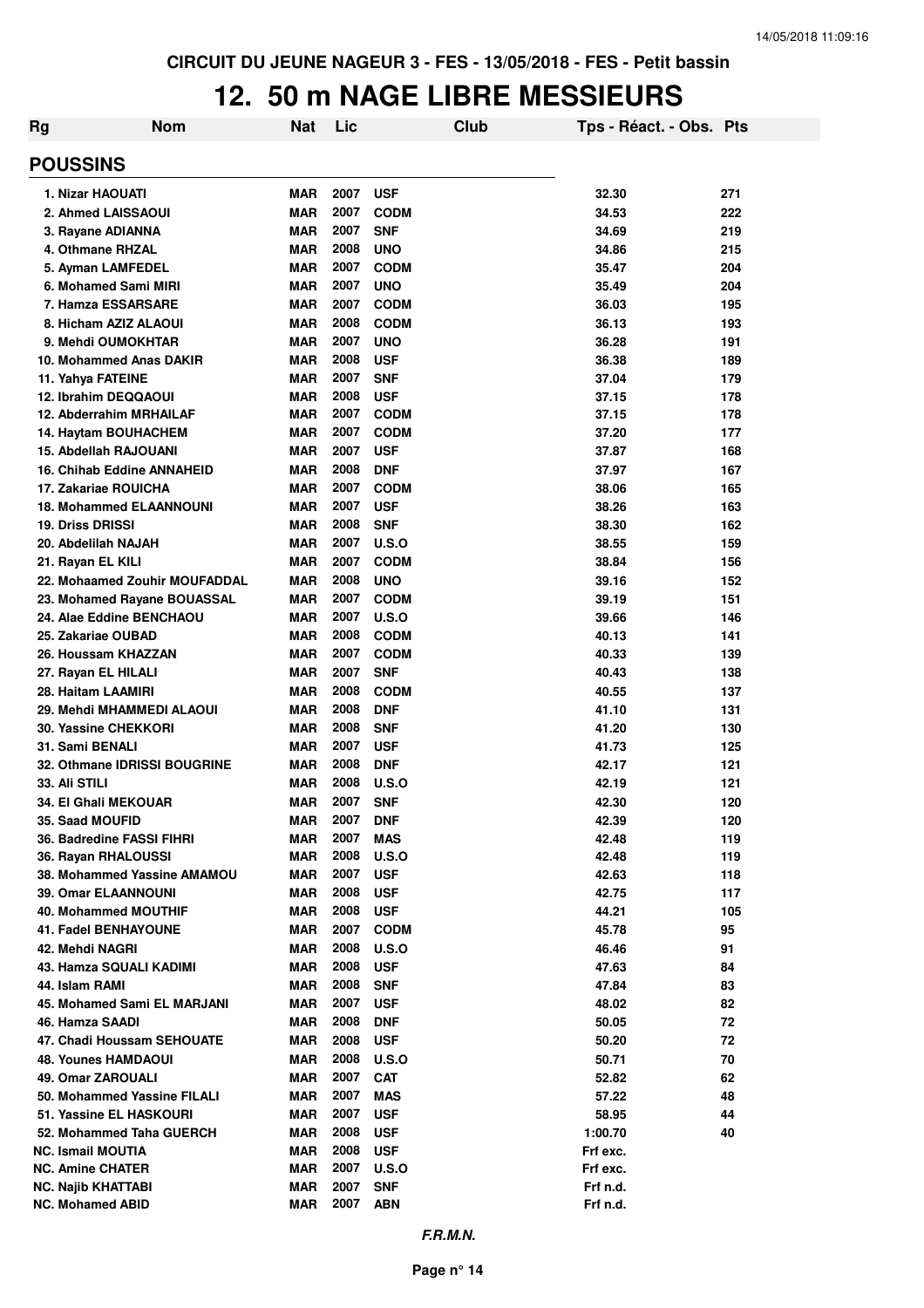**CIRCUIT DU JEUNE NAGEUR 3 - FES - 13/05/2018 - FES - Petit bassin**

# **12. 50 m NAGE LIBRE MESSIEURS**

| Rg                             | <b>Nom</b> | Nat      | Lic.       |            | Club     | Tps - Réact. - Obs. Pts |  |
|--------------------------------|------------|----------|------------|------------|----------|-------------------------|--|
| <b>POUSSINS</b>                |            |          |            |            |          |                         |  |
| <b>NC. Ayman SMAHI</b>         |            | MAR 2007 |            | <b>DNF</b> |          | Frf n.d.                |  |
| <b>NC. Mohamed MIMI LAHLOU</b> |            | MAR      | 2008       | MAS        |          | Frf n.d.                |  |
| <b>NC. Hamza RHISSASSI</b>     | MAR        | 2007     | <b>USF</b> |            | Frf n.d. |                         |  |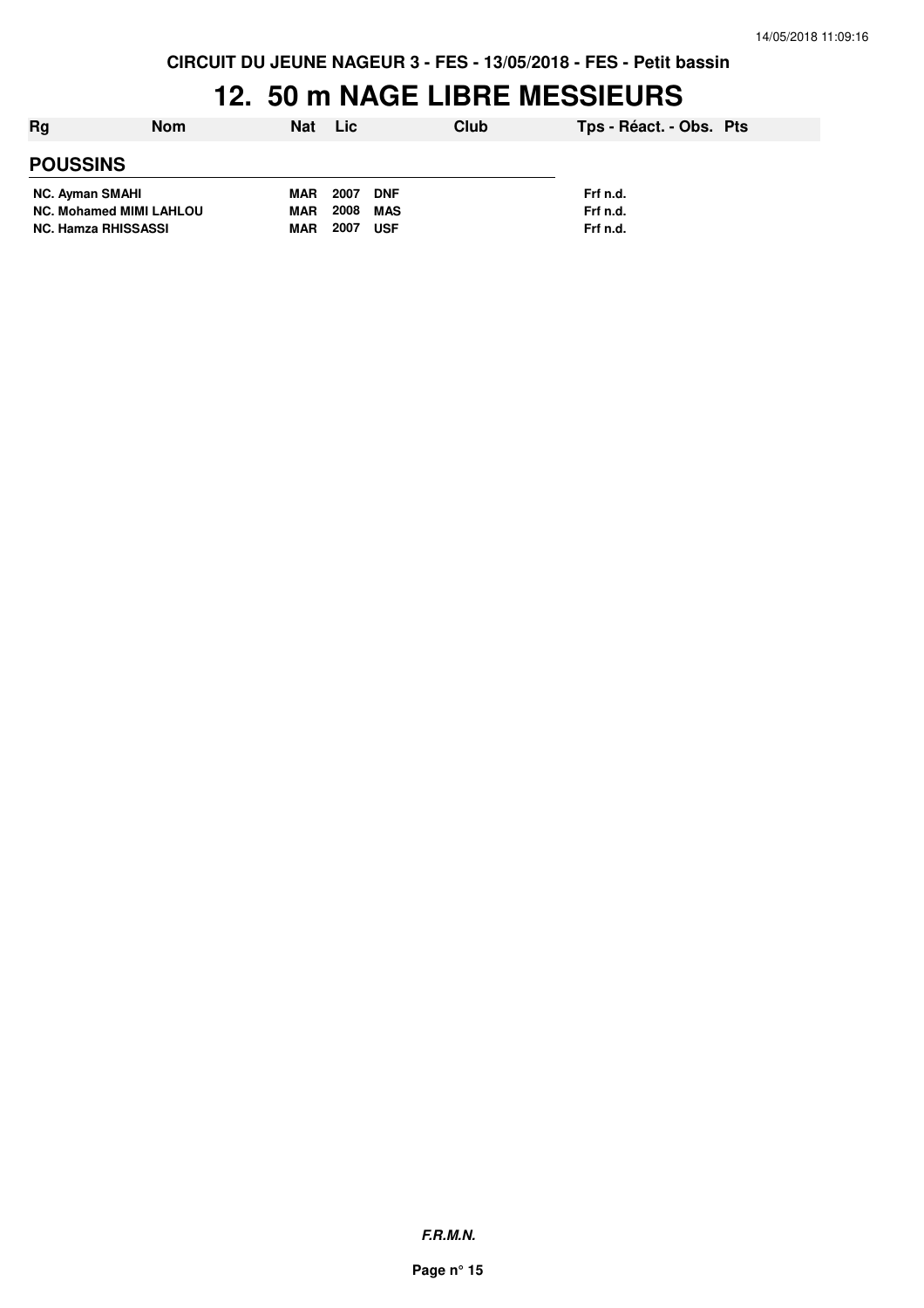### **13. 100 m BRASSE MESSIEURS**

| Rg               | <b>Nom</b>                      | <b>Nat</b> | Lic  |               | Club | Tps - Réact. - Obs. Pts |        |
|------------------|---------------------------------|------------|------|---------------|------|-------------------------|--------|
| <b>BENJAMINS</b> |                                 |            |      |               |      |                         |        |
|                  | 1. Ismail DEQQAOUI              | <b>MAR</b> | 2005 | <b>USF</b>    |      | 1:18.48                 | 413    |
|                  | 2. Khalil ELMOUNE               | <b>MAR</b> | 2005 | <b>CODM</b>   |      | 1:21.80                 | 365    |
|                  | 3. Ali ESSARSARE                | <b>MAR</b> | 2005 | <b>CODM</b>   |      | 1:23.97                 | 337    |
|                  | 4. Othmane ZITOUNI              | <b>MAR</b> | 2005 | <b>CODM</b>   |      | 1:25.77                 | 316    |
|                  | 5. Adam LAMHITI                 | <b>MAR</b> | 2006 | <b>SNF</b>    |      | 1:27.59                 | 297    |
|                  | 6. Ali SAADOUN                  | <b>MAR</b> | 2005 | <b>CODM</b>   |      | 1:28.27                 | 290    |
|                  | 7. Taha CHTATI                  | <b>MAR</b> | 2005 | <b>CODM</b>   |      | 1:28.41                 | 289    |
|                  | 8. Alae BOUARGANE               | <b>MAR</b> | 2005 | <b>CODM</b>   |      | 1:28.47                 | 288    |
|                  | 9. Amine RACHEK                 | <b>MAR</b> | 2006 | <b>CODM</b>   |      | 1:29.77                 | 276    |
|                  | 10. Hatim CHEHIBA               | <b>MAR</b> | 2005 | <b>CODM</b>   |      | 1:29.84                 | 275    |
|                  | 11. Omar HIDAF                  | <b>MAR</b> | 2006 | <b>CODM</b>   |      | 1:30.98                 | 265    |
|                  | <b>12. Yassine RAMDANI</b>      | <b>MAR</b> | 2005 | <b>MCO</b>    |      | 1:33.25                 | 246    |
|                  | 13. Yasser OUARIACH             | <b>MAR</b> | 2005 | <b>U.S.O</b>  |      | 1:33.77                 | 242    |
|                  | 14. Ayoub LAMHITI               | <b>MAR</b> | 2006 | <b>SNF</b>    |      | 1:34.85                 | 234    |
|                  | 15. Salaheddine KOJMANE         | <b>MAR</b> | 2006 | <b>CODM</b>   |      | 1:35.65                 | 228    |
|                  | 16. Houssam BOUBEKRI            | <b>MAR</b> | 2005 | <b>MCO</b>    |      | 1:38.59                 | 208    |
|                  | 17. Mohamed Salah Eddine RAHHOU | <b>MAR</b> | 2005 | <b>UNO</b>    |      | 1:39.24                 | 204    |
|                  | 18. Ilyasse ZAID                | <b>MAR</b> | 2006 | <b>MCO EN</b> |      | 1:40.08                 | 199    |
|                  | 19. Yassine SBAITI              | <b>MAR</b> | 2005 | <b>CODM</b>   |      | 1:40.14                 | 198    |
|                  | <b>20. Ali TOUIJAR</b>          | <b>MAR</b> | 2005 | <b>SNF</b>    |      | 1:41.48                 | 191    |
|                  | 21. Mohamed Rayhane BENNANI     | MAR        | 2005 | <b>DNF</b>    |      | 1:42.12                 | 187    |
|                  | 22. Aymane TLEMCANI             | <b>MAR</b> | 2006 | <b>DNF</b>    |      | 1:42.64                 | 184    |
|                  | 23. Ghaly JAGOUI                | <b>MAR</b> | 2005 | U.S.O         |      | 1:43.38                 | 180    |
|                  | 24. Mohammed Borhane DZIRI      | <b>MAR</b> | 2005 | <b>MCO EN</b> |      | 1:43.55                 | 179    |
|                  | 25. Abdelali RAMDANI            | <b>MAR</b> | 2006 | <b>MCO</b>    |      | 1:43.57                 | 179    |
|                  | <b>26. Nouh ZAROUKI</b>         | <b>MAR</b> | 2005 | <b>UNO</b>    |      | 1:44.22                 | 176    |
|                  | 27. Ayoub CHIHAB                | <b>MAR</b> | 2005 | <b>MCO</b>    |      | 1:45.05                 | 172    |
|                  | 28. Mohammed Yassine RHALOUSSI  | <b>MAR</b> | 2005 | U.S.O         |      | 1:45.28                 | 171    |
|                  | 29. Mohammed MANSOURI           | <b>MAR</b> | 2006 | <b>SNF</b>    |      | 1:47.37                 | 161    |
|                  | 30. Nasrallah BELHADRI          | <b>MAR</b> | 2006 | <b>UNO</b>    |      | 1:47.44                 | 161    |
|                  | 31. Abdelkabir ENNAJM           | <b>MAR</b> | 2006 | <b>CODM</b>   |      | 1:48.38                 | 156    |
|                  | 32. Marwane EL HAOUAT           | <b>MAR</b> | 2006 | <b>SNF</b>    |      | 1:49.79                 | 150    |
|                  | 33. Youssef ZAKRI               | <b>MAR</b> | 2006 | <b>USF</b>    |      | 1:53.50                 | 136    |
|                  | <b>34. Jad MACHICH</b>          | MAR        | 2006 | <b>DNF</b>    |      | 2:03.38                 | 106    |
|                  | 35. Othmane IRZI                | MAR        | 2005 | <b>SNF</b>    |      | 2:07.78                 | 95     |
|                  | 36. Mohamed Amine GUETTAB       | <b>MAR</b> | 2006 | <b>SNF</b>    |      | 2:08.89                 | 93     |
|                  | 37. Zakarya RADI                | <b>MAR</b> | 2006 | <b>DNF</b>    |      | 2:10.40                 | $90\,$ |
|                  | 38. Yassine BENJELLOUN          | <b>MAR</b> | 2006 | <b>USF</b>    |      | 2:14.86                 | 81     |
|                  | 39. Ghali DAIRI                 | <b>MAR</b> | 2005 | <b>MAS</b>    |      | 2:16.66                 | 78     |
|                  | 40. Bilal SAIDI                 | <b>MAR</b> | 2005 | <b>DNF</b>    |      | 2:18.26                 | 75     |
|                  | <b>41. Adam EL AAKROUCH</b>     | <b>MAR</b> | 2006 | <b>ABN</b>    |      | 2:27.75                 | 61     |
|                  | <b>NC. Sami BEKKALI</b>         | MAR        | 2005 | <b>MAS</b>    |      | Frf exc.                |        |
|                  | <b>NC. Mohamed Ilyas KLOUB</b>  | MAR        | 2006 | <b>DNF</b>    |      | Frf n.d.                |        |
|                  | <b>NC. Mahmoud FILALI</b>       | MAR        | 2006 | <b>USF</b>    |      | Frf n.d.                |        |
|                  | <b>NC. Nassrallah EL BAQALI</b> | MAR        | 2006 | <b>USF</b>    |      | Frf n.d.                |        |
|                  | <b>NC. Ali BOULAYOUNE</b>       | MAR        | 2006 | <b>U.S.O</b>  |      | Frf n.d.                |        |
|                  | NC. Salah Eddine MOUJAHED       | MAR        | 2005 | <b>SNF</b>    |      | Frf n.d.                |        |
|                  | <b>NC. Mohamed Ali LAZRAK</b>   | <b>MAR</b> | 2006 | <b>ABN</b>    |      | Dsq FD                  | 0      |
|                  | <b>NC. Amine BENMANSOUR</b>     | MAR        | 2006 | <b>DNF</b>    |      | Disqual.                | 0      |
|                  | <b>NC. Ahmed Khalil RBII</b>    | <b>MAR</b> | 2006 | <b>USF</b>    |      | Disqual.                | 0      |
|                  | <b>NC. Ziyad TIJARI</b>         | <b>MAR</b> | 2006 | <b>CODM</b>   |      | Disqual.                | 0      |